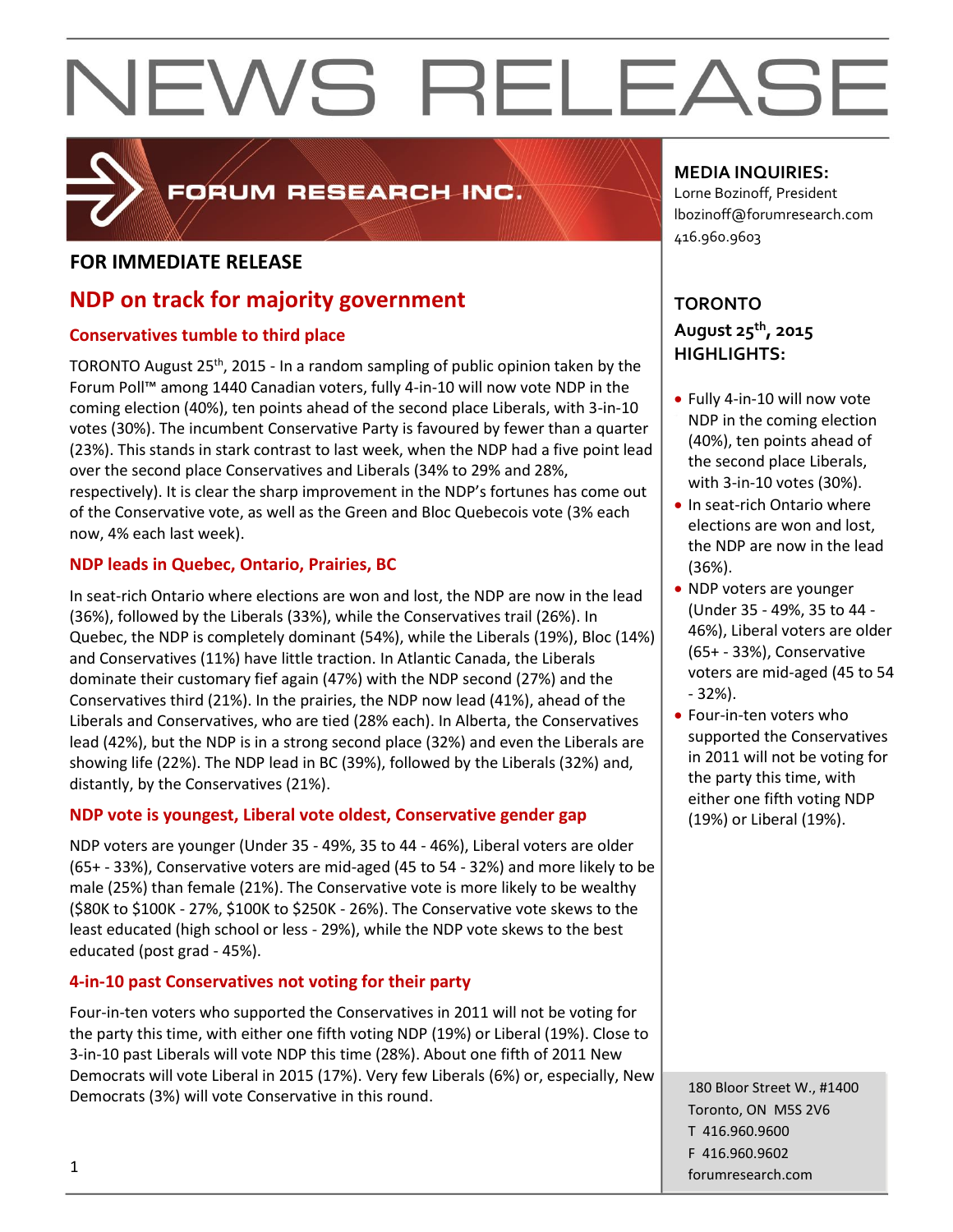

### FORUM RESEARCH INC.

#### **Conservatives are most committed voters**

Three quarters of those who will vote Conservative are strong supporters (73%), whereas just more than one half of Liberal voters (57%) and New Democrats (56%) are. This is apparent because the Conservative voter base has shrunk to its absolute floor of the most committed supporters.

#### **NDP headed for historic rookie majority**

If these results are projected to a 338 seat House of Commons, the NDP would form an historic first-ever majority government with 174 seats, 4 more than required. The Conservatives would form the Opposition with 87 seats, and the Liberals would remain the third party, with 76 seats. The Green Party would retain their leader's single seat, and the Bloc Quebecois would not seat any members.

#### **NDP now clearly expected to win the election**

More than a third believe the election is the NDP's to win (36%), compared to just a quarter who think this of the Conservatives (25%). Fewer than a fifth believe the Liberals can win (17%). This is in contrast to last week, when the margin in favour of the NDP was modest. This is a lagging measure, in that it tends to follow levels of voter intention by about two weeks.

#### **Mulcair now seen as best PM by most**

One third of voters think Tom Mulcair would make the best Prime Minister (32%), while fewer than a quarter think this of Justin Trudeau or Stephen Harper (22% each). Few think Elizabeth May (8%) or Gilles Duceppe (3%) could do the job, while about a tenth think none is up to it (8%).

#### **Mulcair's approval up, Harper's favourables down**

Tom Mulcair has the approval of more than half the voters (54%) and this is an increase since last week (50%). His net favourable score (approve minus disapprove) is a sparkling +27, similar to +26 last week. Justin Trudeau's approval is stable at more than 4-in-10 (44%) and his favourable score is +6 (46% and +9 last week). Stephen Harper has seen his approval decline even further (from 28% to 26%) and his favourable score has tumbled too (from -37 to a truly abysmal -41, the lowest we have recorded).

#### **MEDIA INQUIRIES:**

Lorne Bozinoff, President lbozinoff@forumresearch.com 416.960.9603

#### **TORONTO August 25th, 2015**

#### **HIGHLIGHTS:**

- Three quarters of those who will vote Conservative are strong supporters (73%).
- If these results are projected to a 338 seat House of Commons, the NDP would form an historic first-ever majority government with 174 seats.
- More than a third believe the election is the NDP's to win (36%), compared to just a quarter who think this of the Conservatives (25%).
- One third of voters think Tom Mulcair would make the best Prime Minister (32%), while fewer than a quarter think this of Justin Trudeau or Stephen Harper (22% each).
- Tom Mulcair has the approval of more than half the voters (54%) and this is an increase since last week (50%).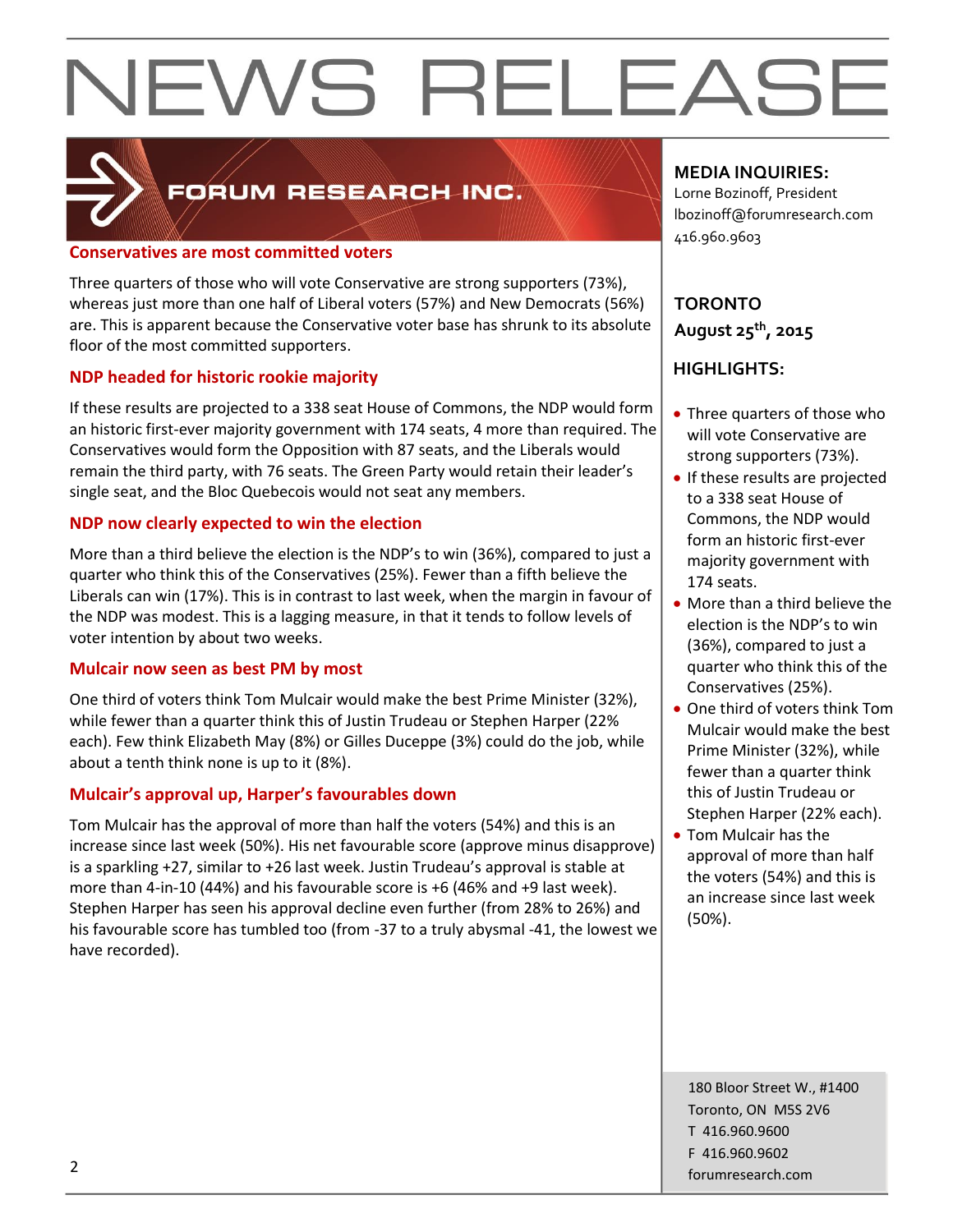

### FORUM RESEARCH INC.

#### **One half think country is headed in wrong direction**

As many as one half of Canadian voters see the country moving in the wrong direction (50%), and this is especially common to the youngest (57%), males (57%), the wealthiest (56%), among New Democrats (67%), but not Conservatives (12%) or past Conservative voters (25%) and among the best educated (59%). This feeling is least common regionally in Alberta (42%).

#### **One quarter voting strategically**

One quarter of voters will vote for a party they believe can defeat the government (27%), rather than the party they believe in (61%). One tenth will vote for another reason (9%). Strategic voting for a party that can defeat the government is most common, not surprisingly, to the surging NDP (40%), rather than the Liberals (27%). Among 2011 voters, one fifth of the Conservatives (19%), 3-in-10 Liberals (29%) and one third the past New Democrats will vote strategically this time (33%).

#### **3-in-10 will vote for different party in 2015 than they did in 2011**

Three-in-ten voters are supporting a different party this time around (31%), and this is especially the case among those now voting Liberal and NDP (38%) each. Just a tenth of those now voting Conservative came from a different party (11%). In total, just one half of voters will vote the same party in both elections (49%).

#### **One fifth will vote for change**

One fifth of voters will vote for a change in government as their prime motivator (18%), while most say they will vote for the party with the best policies (41%). One sixth say they vote for a leader (15%) and about a tenth say they vote for the best local candidate (11%). Less than a tenth will vote for the same party they have always voted for. New Democrats are especially likely to vote for change (24%), Conservatives are especially likely to vote for their customary party (13%). Conservatives are the most likely to say they vote for the best policies (53%) while the Liberals are less likely to do so (35%).

#### **MEDIA INQUIRIES:**

Lorne Bozinoff, President lbozinoff@forumresearch.com 416.960.9603

#### **TORONTO August 25th, 2015 HIGHLIGHTS:**

- As many as one half of Canadian voters see the country moving in the wrong direction (50%).
- One quarter of voters will vote for a party they believe can defeat the government (27%), rather than the party they believe in (61%).
- Three-in-ten voters are supporting a different party this time around (31%), and this is especially the case among those now voting Liberal and NDP (38%) each.
- One fifth of voters will vote for a change in government as their prime motivator (18%), while most say they will vote for the party with the best policies (41%).

180 Bloor Street W., #1400 Toronto, ON M5S 2V6 T 416.960.9600 F 416.960.9602 forumresearch.com and the set of the set of the set of the set of the set of the set of the set of the set of the set of the set of the set of the set of the set of the set of the set of the set of the set of the set of th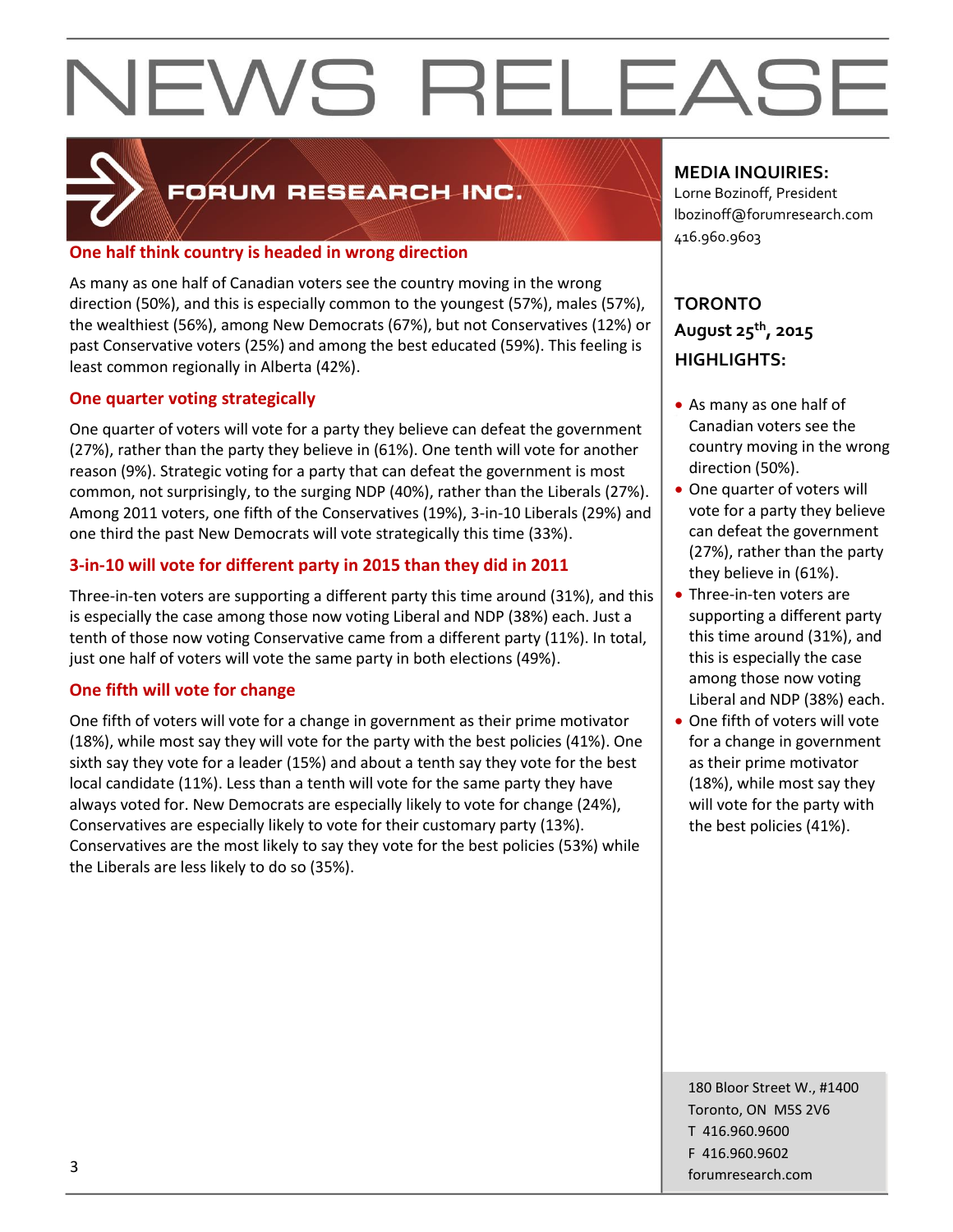

### FORUM RESEARCH INC.

"This is a historic day for the NDP, when the poll puts them in reach, not only of their first national government, but of a majority. The Conservative Party's support has dwindled to a previously unimaginable basement level, and the Liberal, almost by reaction, are coming back from their brush with electoral death. Unfortunately for them, with the new seat allocation, their newfound popularity will not vault them out of third party position. What we are seeing here are the cumulative results of the Duffy trial and its corrosive effect on the Conservative brand, Moreover, all the progressives in Canada are gathering under the New Democrat banner. The scale of volatility, of voter movement, we are seeing in this campaign, is truly epic," said Forum Research President, Dr. Lorne Bozinoff.

Lorne Bozinoff, Ph.D. is the president and founder of Forum Research. He can be reached at [lbozinoff@forumresearch.com](mailto:lbozinoff@forumresearch.com) or at (416) 960-9603.

#### **MEDIA INQUIRIES:**

Lorne Bozinoff, President lbozinoff@forumresearch.com 416.960.9603

#### **TORONTO August 25th, 2015**

#### **HIGHLIGHTS:**

• "This is a historic day for the NDP, when the poll puts them in reach, not only of their first national government, but of a majority. The Conservative Party's support has dwindled to a previously unimaginable basement level, and the Liberal, almost by reaction, are coming back from their brush with electoral death. Unfortunately for them, with the new seat allocation, the Liberals' newfound popularity will not vault them out of third party position. What we are seeing here are the cumulative results of the Duffy trial and it's corrosive effect on the Conservative brand," said Forum Research President, Dr. Lorne Bozinoff.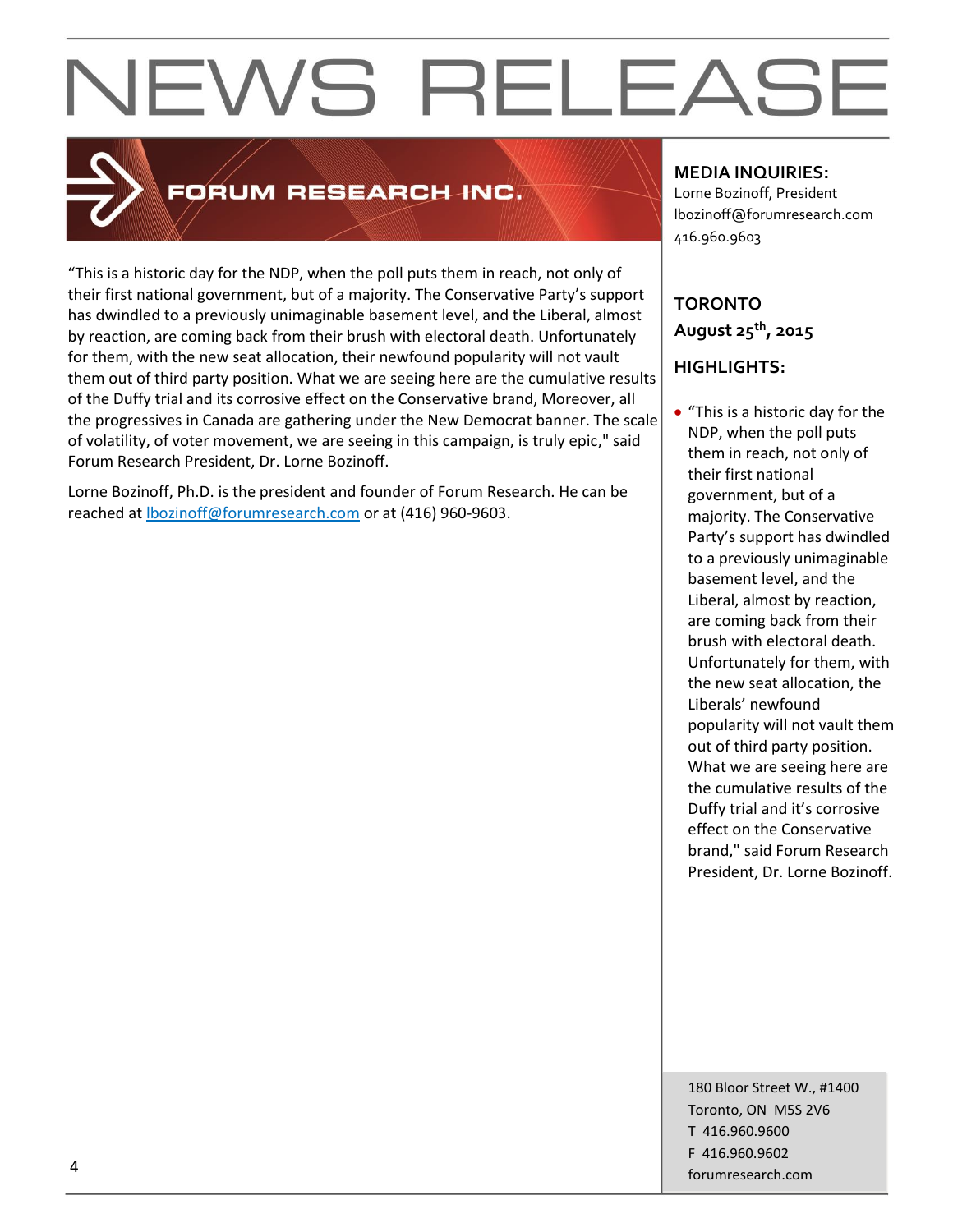### **Methodology**

The Forum Poll™ was conducted by Forum Research with the results based on an interactive voice response telephone survey of 1440 randomly selected Canadians 18 years of age or older. The poll was conducted from August 23<sup>rd</sup> to 24th, 2015**.**

FORUM RESEARCH INC.

Results based on the total sample are considered accurate +/- 3%, 19 times out of 20. Subsample results will be less accurate. Margins of error for subsample (such as age, gender) results are available at [www.forumresearch.com/samplestim.asp](http://www.forumresearch.com/samplestim.asp)

Where appropriate, the data has been statistically weighted by age, region, and other variables to ensure that the sample reflects the actual population according to the latest Census data.

This research is not necessarily predictive of future outcomes, but rather, captures opinion at one point in time. Forum Research conducted this poll as a public service and to demonstrate our survey research capabilities. Forum houses its poll results in the Data Library of the Department of Political Science at the University of Toronto.

With offices across Canada and around the world, 100% Canadian-owned Forum Research is one of the country's leading survey research firms. This Forum Poll™and other polls may be found at Forum's poll archive at [www.forumresearch.com/polls.asp](http://www.forumresearch.com/polls.asp)

#### **MEDIA INQUIRIES:**

Lorne Bozinoff, President lbozinoff@forumresearch.com 416.960.9603

**TORONTO August 25th, 2015**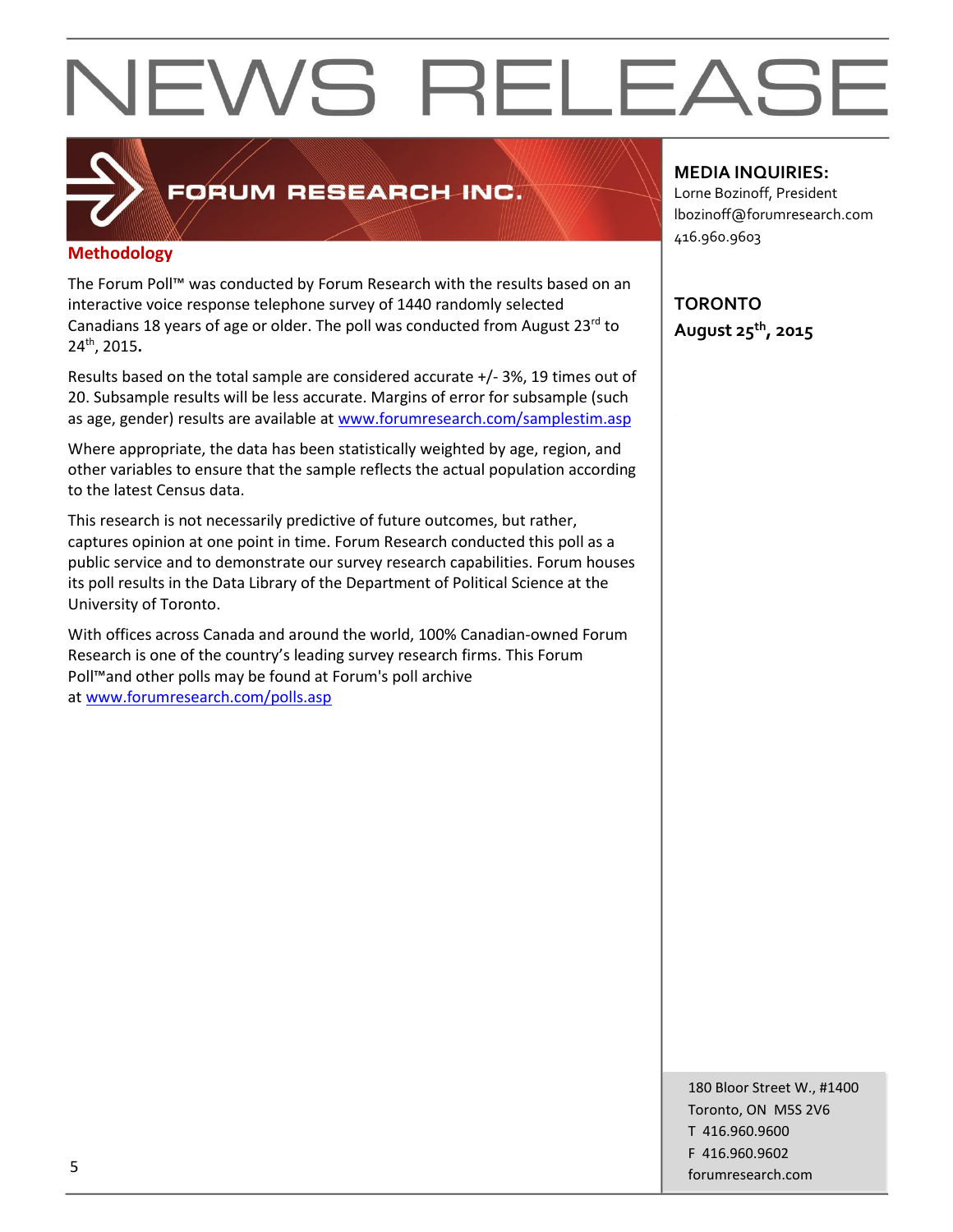#### *Federal Party Preference Trending*

#### *[Decided/Leaning]*

| %                                  | Sample | <b>Cons</b> | Lib | <b>NDP</b> | <b>Green</b>   | <b>Bloc</b>    | Other          |
|------------------------------------|--------|-------------|-----|------------|----------------|----------------|----------------|
| August 23-24th, 2015               | 1440   | 23          | 30  | 40         | 3              | 3              | $\mathbf{1}$   |
| August 17-19th, 2015               | 1473   | 29          | 28  | 34         | $\overline{4}$ | $\overline{4}$ | $\overline{1}$ |
| August 10-11th, 2015               | 1392   | 28          | 27  | 34         | $\overline{4}$ | 6              | $\mathbf{1}$   |
| August 2 <sup>nd</sup> , 2015      | 1399   | 28          | 25  | 39         | 3              | 5              | $\mathbf{1}$   |
| July 29th, 2015                    | 1397   | 33          | 25  | 33         | $\overline{4}$ | $\overline{4}$ | $\mathbf{1}$   |
| July 21st, 2015                    | 1208   | 28          | 29  | 34         | $\overline{4}$ | 5              | $\mathbf{1}$   |
| July 14th, 2015                    | 1251   | 27          | 27  | 34         | 5              | 7              | $\mathbf{1}$   |
| July 8th, 2015                     | 1200   | 32          | 26  | 32         | 3              | 5              | $\mathbf{1}$   |
| June 29th, 2015                    | 1221   | 27          | 29  | 32         | $\overline{4}$ | 6              | $\mathbf{1}$   |
| June 23rd, 2015                    | 1268   | 28          | 28  | 36         | $\overline{2}$ | 5              | $\mathbf{1}$   |
| June 16th, 2015                    | 1281   | 26          | 28  | 34         | 5              | $\overline{7}$ | $\mathbf{1}$   |
| June 5 <sup>th</sup> , 2015        | 1156   | 31          | 32  | 28         | 5              | 3              | $\mathbf{1}$   |
| May 14th, 2015                     | 1286   | 31          | 31  | 30         | $\overline{4}$ | $\overline{3}$ | $\mathbf{1}$   |
| April 23rd, 2015                   | 977    | 35          | 31  | 23         | 6              | 5              | $\mathbf{1}$   |
| April 16th, 2015                   | 1365   | 33          | 35  | 22         | 6              | 3              | $\mathbf{1}$   |
| March 31st, 2015                   | 1239   | 31          | 34  | 23         | 5              | 5              | $\overline{1}$ |
| March 14th, 2015                   | 1370   | 32          | 36  | 21         | 6              | $\overline{4}$ | $\mathbf{1}$   |
| February 11th, 2015                | 1018   | 32          | 39  | 17         | 5              | $\overline{4}$ | $\mathbf{1}$   |
| January 27-28 <sup>th</sup> , 2015 | 1309   | 35          | 34  | 20         | 6              | 5              | $\mathbf{1}$   |
| January 5-6th, 2015                | 1650   | 33          | 37  | 20         | 5              | $\overline{4}$ | $\mathbf{1}$   |
| Dec. 10-11th, 2014                 | 1560   | 33          | 41  | 17         | 5              | 3              | $\mathbf{1}$   |
| Nov. 19-20th, 2014                 | 1442   | 33          | 36  | 18         | 8              | $\overline{4}$ | $\mathbf{1}$   |
| Oct. 5-8th, 2014                   | 1504   | 34          | 38  | 19         | $\overline{4}$ | $\overline{4}$ | $\mathbf{1}$   |
| Sept. 5 <sup>th</sup> . 2014       | 1267   | 34          | 40  | 18         | 3              | $\overline{4}$ | $\mathbf{1}$   |
| August 18-19th, 2014               | 1798   | 32          | 41  | 17         | 5              | 5              | $\mathbf{1}$   |
| July 18th, 2014                    | 1624   | 28          | 44  | 18         | 3              | 5              | $\mathbf{1}$   |
| June 16-17th, 2014                 | 1683   | 31          | 39  | 19         | 5              | $\overline{4}$ | $\mathbf{1}$   |
| May 22nd, 2014                     | 1694   | 30          | 36  | 23         | 5              | 6              | $\mathbf{1}$   |
| Apr 29th, 2014                     | 1572   | 30          | 39  | 20         | $\overline{4}$ | 6              | $\mathbf{1}$   |
| Mar 25-28th, 2014                  | 1764   | 29          | 39  | 22         | 3              | 5              | $\overline{1}$ |
| Feb. 18-19th, 2014                 | 1824   | 29          | 39  | 21         | $\overline{4}$ | 6              | $\mathbf{1}$   |
| Jan. 23-24th, 2014                 | 1228   | 28          | 38  | 24         | $\overline{4}$ | 5              | $\mathbf{1}$   |
| Jan. 17th, 2014                    | 1779   | 28          | 37  | 25         | $\overline{4}$ | 5              | $\overline{1}$ |
| Dec. 12-13th, 2013                 | 1634   | 32          | 38  | 21         | 3              | 5              | $\mathbf{1}$   |
| Nov. 12-13th, 2013                 | 1834   | 29          | 38  | 22         | $\overline{4}$ | 6              | $\mathbf{1}$   |
| Oct. 23rd, 2013                    | 1007   | 28          | 40  | 20         | 5              | 6              | $\mathbf{1}$   |
| Oct. 21-22 <sup>nd</sup> . 2013    | 1859   | 30          | 39  | 19         | 5              | $\overline{7}$ | $\mathbf{1}$   |
| Sept 16-17th, 2013                 | 1527   | 31          | 36  | 21         | $\overline{4}$ | $\overline{7}$ | $\mathbf{1}$   |
| August 24th, 2013                  | 1145   | 29          | 38  | 22         | $\overline{4}$ | 6              | $\mathbf{1}$   |

FORUM RESEARCH INC.

#### **MEDIA INQUIRIES:**

Lorne Bozinoff, President lbozinoff@forumresearch.com 416.960.9603

### **TORONTO**

**August 25th, 2015**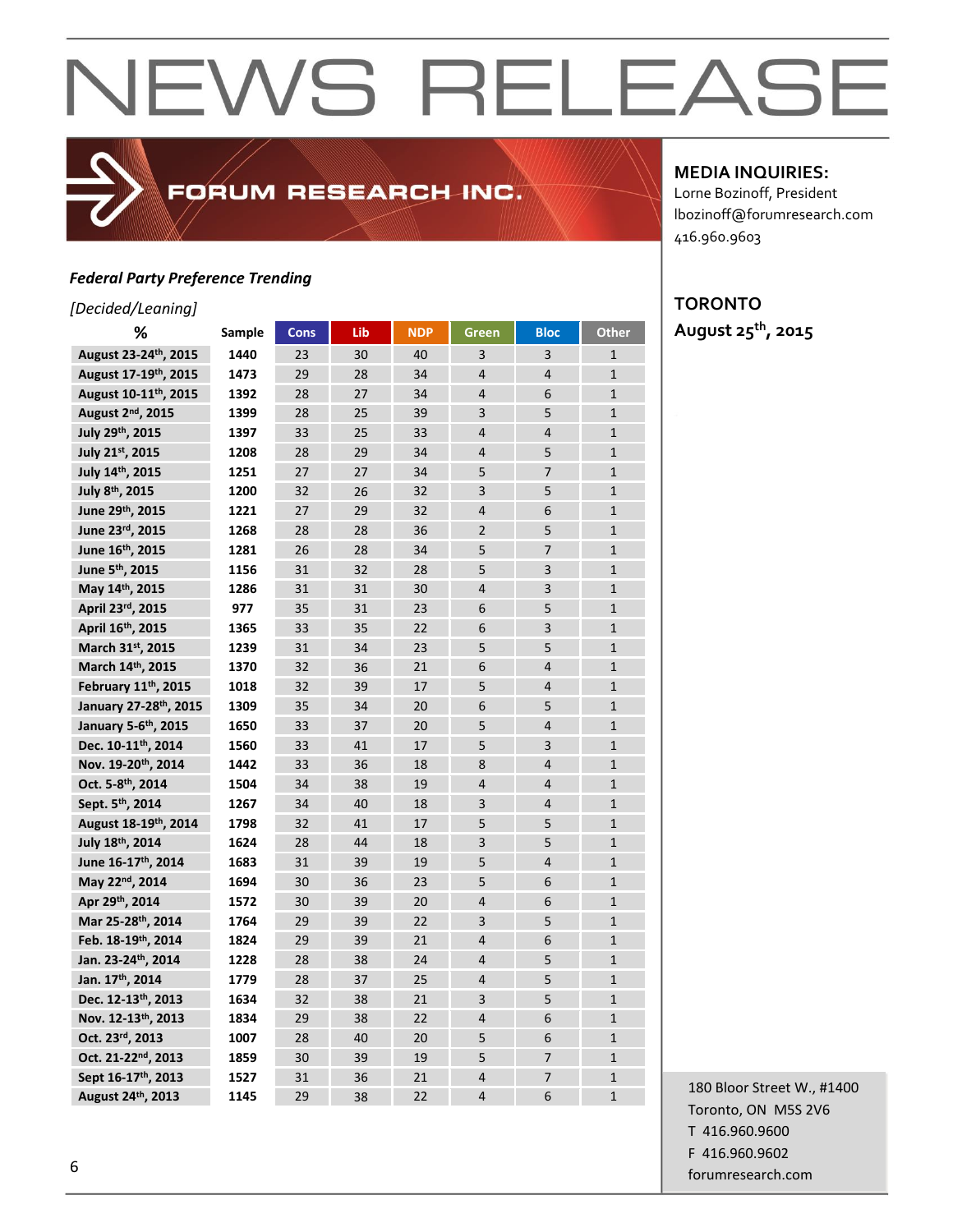

### FORUM RESEARCH INC.

#### *Seat Distribution Projection Trending*

| %                                 | <b>Cons</b> | Lib | <b>NDP</b>                               | <b>Green</b> | <b>Bloc</b>    | <b>Other</b> |
|-----------------------------------|-------------|-----|------------------------------------------|--------------|----------------|--------------|
| August 23-24th, 2015              | 87          | 76  | 174                                      | $\mathbf{1}$ | 0              | 0            |
| August 17-19th, 2015              | 123         | 79  | 133                                      | $\mathbf{1}$ | $\overline{2}$ | 0            |
| August 10-11 <sup>th</sup> , 2015 | 120         | 89  | 125                                      | $\mathbf{1}$ | 3              | 0            |
| August 2 <sup>nd</sup> , 2015     | 118         | 58  | 160                                      | $\mathbf{1}$ | $\mathbf{1}$   | 0            |
| July 29th, 2015                   | 156         | 58  | 122                                      | $\mathbf{1}$ | $\mathbf{1}$   | 0            |
| July 21st, 2015                   | 121         | 78  | 134                                      | $\mathbf{1}$ | $\overline{4}$ | 0            |
| July 14th, 2015                   | 107         | 79  | 132                                      | $\mathbf{1}$ | 19             | 0            |
| July 8th, 2015                    | 155         | 59  | 120                                      | $\mathbf{1}$ | $\overline{2}$ | $\mathbf{1}$ |
| June 29th, 2015                   | 104         | 106 | 119                                      | $\mathbf{1}$ | 8              | 0            |
| June 23rd, 2015                   | 116         | 65  | 149                                      | $\mathbf{1}$ | 3              | 0            |
| June 16th, 2015                   | 112         | 86  | 120                                      | $\mathbf{1}$ | 18             | $\mathbf{1}$ |
| June 5 <sup>th</sup> , 2015       | 151         | 101 | 83                                       | $\mathbf{1}$ | $\mathbf{1}$   | $\mathbf{1}$ |
| May 14th, 2015                    | 131         | 95  | 111                                      | $\mathbf{1}$ | 0              | 0            |
| April 23rd, 2015                  | 146         | 101 | 77                                       | $\mathbf{1}$ | 12             | $\mathbf{1}$ |
| April 16th, 2015                  | 142         | 137 | 58                                       | $\mathbf{1}$ | 0              | 0            |
| March 31st, 2015                  | 129         | 125 | 65                                       | $\mathbf{1}$ | 17             | $\mathbf{1}$ |
| March 14th, 2015                  | 130         | 138 | 65                                       | $\mathbf{1}$ | 4              | 0            |
| February 10th, 2015               | 112         | 194 | 30                                       | $\mathbf{1}$ | $\mathbf{1}$   | 0            |
| January 27-28th, 2015             | 145         | 125 | 61                                       | $\mathbf{1}$ | 5              | $\mathbf{1}$ |
| January 5-6th, 2015               | 137         | 126 | 70                                       | $\mathbf{1}$ | $\Omega$       | $\mathbf{1}$ |
|                                   |             |     | Switch from 308 to 338 seat distribution |              |                |              |
| Dec. 10-11 <sup>th</sup> , 2014   | 109         | 164 | 34                                       | $\mathbf{1}$ | $\mathbf{0}$   | $\mathbf 0$  |
| Nov. 19-20th, 2014                | 125         | 124 | 52                                       | $\mathbf{1}$ | 6              | 0            |
| Oct. 5-8th, 2014                  | 132         | 130 | 44                                       | $\mathbf{1}$ | $\mathbf{1}$   | 0            |
| Sept. 5th, 2014                   | 113         | 162 | 30                                       | $\mathbf{1}$ | $\overline{2}$ | 0            |
| August 18-19th, 2014              | 110         | 142 | 51                                       | $\mathbf{1}$ | 4              | 0            |
| July 18th, 2014                   | 84          | 192 | 30                                       | $\mathbf{1}$ | $\mathbf{1}$   | 0            |
| June 16-17th, 2014                | 109         | 142 | 53                                       | $\mathbf{1}$ | 3              | 0            |
| May 22nd, 2014                    | 111         | 110 | 75                                       | $\mathbf{1}$ | 11             | 0            |
| Apr 29th, 2014                    | 100         | 158 | 39                                       | $\mathbf{1}$ | 10             | 0            |
| Mar 25-28th, 2014                 | 99          | 159 | 40                                       | $\mathbf{1}$ | 9              | 0            |
| Feb. 18-19th, 2014                | 100         | 134 | 51                                       | $\mathbf{1}$ | 22             | 0            |
| Jan. 23-24th, 2014                | 104         | 132 | 65                                       | $\mathbf{1}$ | 6              | 0            |
| Jan. 17th, 2013                   | 111         | 130 | 61                                       | $\mathbf{1}$ | 5              | 0            |
| Dec. 12-13th, 2013                | 110         | 147 | 48                                       | 1            | 2              | 0            |
| Nov. 12-13th, 2013                | 108         | 134 | 53                                       | $\mathbf{1}$ | 12             | 0            |
| Oct. 23rd, 2013                   | 104         | 146 | 47                                       | $\mathbf{1}$ | 10             | $\pmb{0}$    |
| Oct. 21-22 <sup>nd</sup> , 2013   | 106         | 147 | 33                                       | $\mathbf 1$  | 21             | $\mathbf 0$  |
| Sept 16-17th, 2013                | 121         | 102 | 45                                       | $\mathbf{1}$ | 39             | $\mathbf 0$  |
| August 24th, 2013                 | 107         | 127 | 63                                       | $\mathbf{1}$ | 10             | 0            |
| July 23rd, 2013                   | 129         | 120 | 44                                       | $\mathbf{1}$ | 14             | 0            |
| June 19th. 2013                   | 113         | 150 | 39                                       | $\mathbf 1$  | 5              | 0            |

**MEDIA INQUIRIES:**

Lorne Bozinoff, President lbozinoff@forumresearch.com 416.960.9603

#### **TORONTO August 25th, 2015**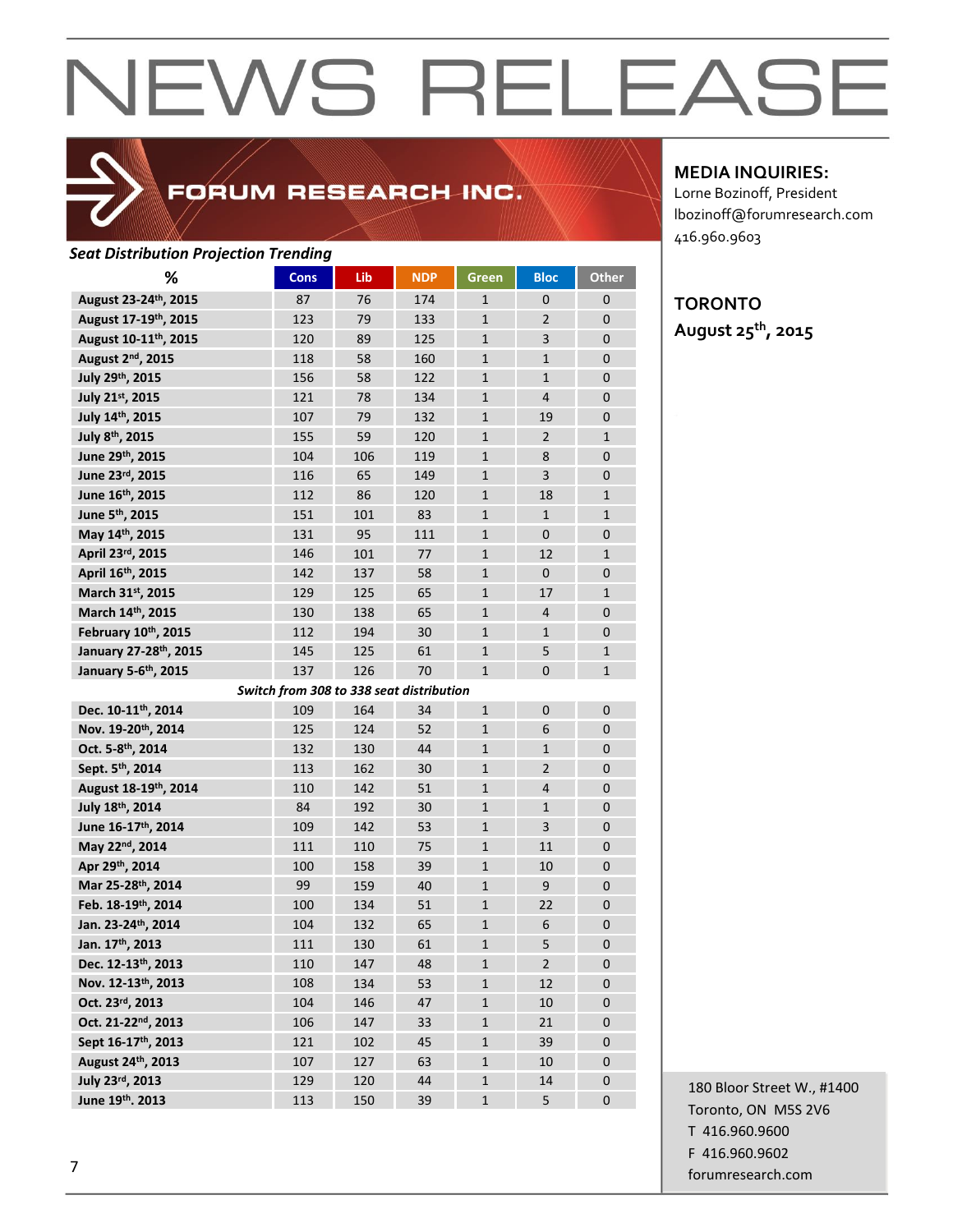### *Expected Federal Election Party Winner*

**MEDIA INQUIRIES:**

Lorne Bozinoff, President lbozinoff@forumresearch.com 416.960.9603

| %                                 | Sample | <b>Cons</b> | Lib | <b>NDP</b> | Green          | <b>Bloc</b>    | <b>Other</b>             |
|-----------------------------------|--------|-------------|-----|------------|----------------|----------------|--------------------------|
| August 23-24th, 2015              | 1440   | 25          | 17  | 36         | $\overline{2}$ | $\overline{2}$ | $\mathbf{1}$             |
| August 17-19th, 2015              | 1473   | 28          | 22  | 32         | $\overline{2}$ | 3              | $\mathbf{1}$             |
| August 10-11 <sup>th</sup> , 2015 | 1392   | 30          | 22  | 30         | $\overline{3}$ | 3              | $\mathbf{1}$             |
| August 2 <sup>nd</sup> , 2015     | 1399   | 31          | 18  | 31         | $\overline{2}$ | $\overline{2}$ | $\mathbf{1}$             |
| July 29th, 2015                   | 1397   | 34          | 18  | 29         | 3              | $\overline{2}$ | $\mathbf{1}$             |
| July 21st, 2015                   | 1208   | 30          | 24  | 29         | $\overline{2}$ | $\overline{2}$ | $\overline{2}$           |
| July 14th, 2015                   | 1251   | 27          | 24  | 28         | 3              | 3              | 3                        |
| July 8 <sup>th</sup> , 2015       | 1200   | 30          | 24  | 28         | 3              | 3              | $\mathbf{1}$             |
| June 29 <sup>th</sup> , 2015      | 1221   | 30          | 27  | 26         | 3              | 3              | $\mathbf{1}$             |
| June 23rd, 2015                   | 1268   | 29          | 25  | 27         | $\overline{2}$ | 3              |                          |
| June 16 <sup>th</sup> , 2015      | 1281   | 30          | 26  | 25         | $\overline{2}$ | 3              |                          |
| June 5 <sup>th</sup> , 2015       | 1156   | 31          | 31  | 18         | 3              | $\overline{2}$ | $\overline{\phantom{a}}$ |
| May 14th, 2015                    | 1286   | 32          | 30  | 20         | $\overline{2}$ | $\overline{2}$ |                          |
| April 16 <sup>th</sup> , 2015     | 1365   | 36          | 37  | 10         | 3              | 3              |                          |

FORUM RESEARCH INC.

**TORONTO August 25th, 2015**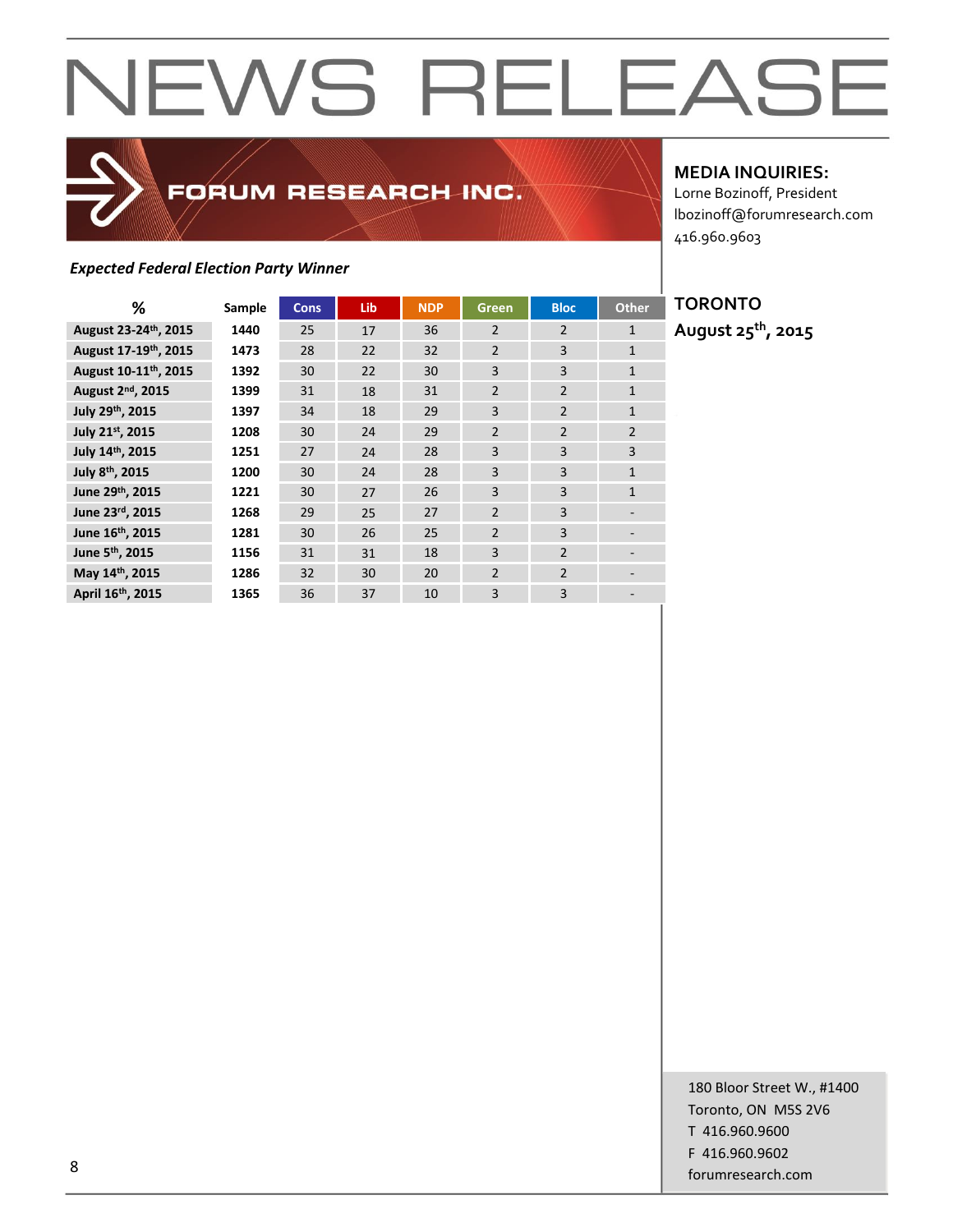### FORUM RESEARCH INC.

#### *Federal Vote Preference*

*'A federal election has been called for October 19. Which party are you most likely to vote for in this election?'+'Even though you may not have made up your mind, which party are you leaning towards at this time?'*

#### *[Decided/Leaning]*

#### *Age / Gender*

| %                     | <b>Total</b> | $18 - 34$      | 35-44 | 45-54          | 55-64          | $65+$ | <b>Male</b> | Female         |
|-----------------------|--------------|----------------|-------|----------------|----------------|-------|-------------|----------------|
| Sample                | 1382         | 245            | 184   | 210            | 328            | 415   | 751         | 631            |
| Conservative          | 23           | 17             | 21    | 32             | 27             | 22    | 25          | 21             |
| Liberal               | 30           | 26             | 27    | 30             | 29             | 33    | 29          | 30             |
| <b>New Democratic</b> | 40           | 49             | 46    | 31             | 35             | 39    | 39          | 41             |
| Green                 | 3            | 3              | 3     | $\overline{4}$ | $\overline{4}$ | 3     | 3           | 3              |
| <b>Bloc Quebecois</b> | 3            | $\overline{4}$ | 3     | 3              | 3              | 3     | 3           | $\overline{4}$ |
| Other                 |              | $\mathbf{1}$   | 1     | 1              | 1              | 1     | 1           | 1              |

#### *Region*

| %                     | <b>Total</b> | Atl            | Que          | <b>ON</b> | Man/Sask       | AB             | <b>BC</b> | <b>English</b> | French      |
|-----------------------|--------------|----------------|--------------|-----------|----------------|----------------|-----------|----------------|-------------|
| Sample                | 1382         | 168            | 298          | 346       | 164            | 173            | 233       | 1102           | 280         |
| Conservative          | 23           | 21             | 11           | 26        | 28             | 42             | 21        | 27             | 11          |
| Liberal               | 30           | 47             | 19           | 33        | 28             | 22             | 32        | 33             | 17          |
| <b>New Democratic</b> | 40           | 27             | 54           | 36        | 41             | 32             | 39        | 36             | 55          |
| Green                 | 3            | $\overline{4}$ | $\mathbf{1}$ | 3         | $\overline{2}$ | $\overline{2}$ | 7         | $\overline{4}$ |             |
| <b>Bloc Quebecois</b> | 3            | $\Omega$       | 14           | $\Omega$  | $\Omega$       | $\Omega$       | $\Omega$  | $\Omega$       | 15          |
| Other                 |              | $\Omega$       | $\Omega$     | 1         | 1              | $\overline{2}$ | 1         |                | $\mathbf 0$ |

#### *Past Federal Vote*

| %                               | <b>Total</b> | <b>Conservative</b> | <b>Liberal</b> | <b>New</b><br><b>Democratic</b> | <b>Green</b>   | <b>Bloc</b><br><b>Quebecois</b> | <b>Other</b><br><b>Parties</b> |
|---------------------------------|--------------|---------------------|----------------|---------------------------------|----------------|---------------------------------|--------------------------------|
| Sample                          | 1382         | 450                 | 273            | 340                             | 64             | 68                              | 42                             |
| <b>Conservative</b>             | 23           | 58                  | 6              | 3                               | 8              | 9                               | 18                             |
| <b>Liberal</b>                  | 30           | 19                  | 64             | 17                              | 29             | 3                               | 31                             |
| <b>New</b><br><b>Democratic</b> | 40           | 19                  | 28             | 76                              | 32             | 39                              | 32                             |
| Green                           | 3            | $\overline{2}$      | $\mathbf{1}$   | $\overline{2}$                  | 28             | $\overline{2}$                  | 11                             |
| <b>Bloc</b><br><b>Quebecois</b> | 3            | $\Omega$            | $\mathbf{0}$   | $\overline{2}$                  | $\overline{2}$ | 46                              | 5                              |
| Other                           | $\mathbf{1}$ | $\mathfrak{p}$      | $\Omega$       | $\mathbf{0}$                    | $\mathbf{1}$   | $\mathbf 0$                     | 3                              |

#### **MEDIA INQUIRIES:**

Lorne Bozinoff, President lbozinoff@forumresearch.com 416.960.9603

#### **TORONTO August 25th, 2015**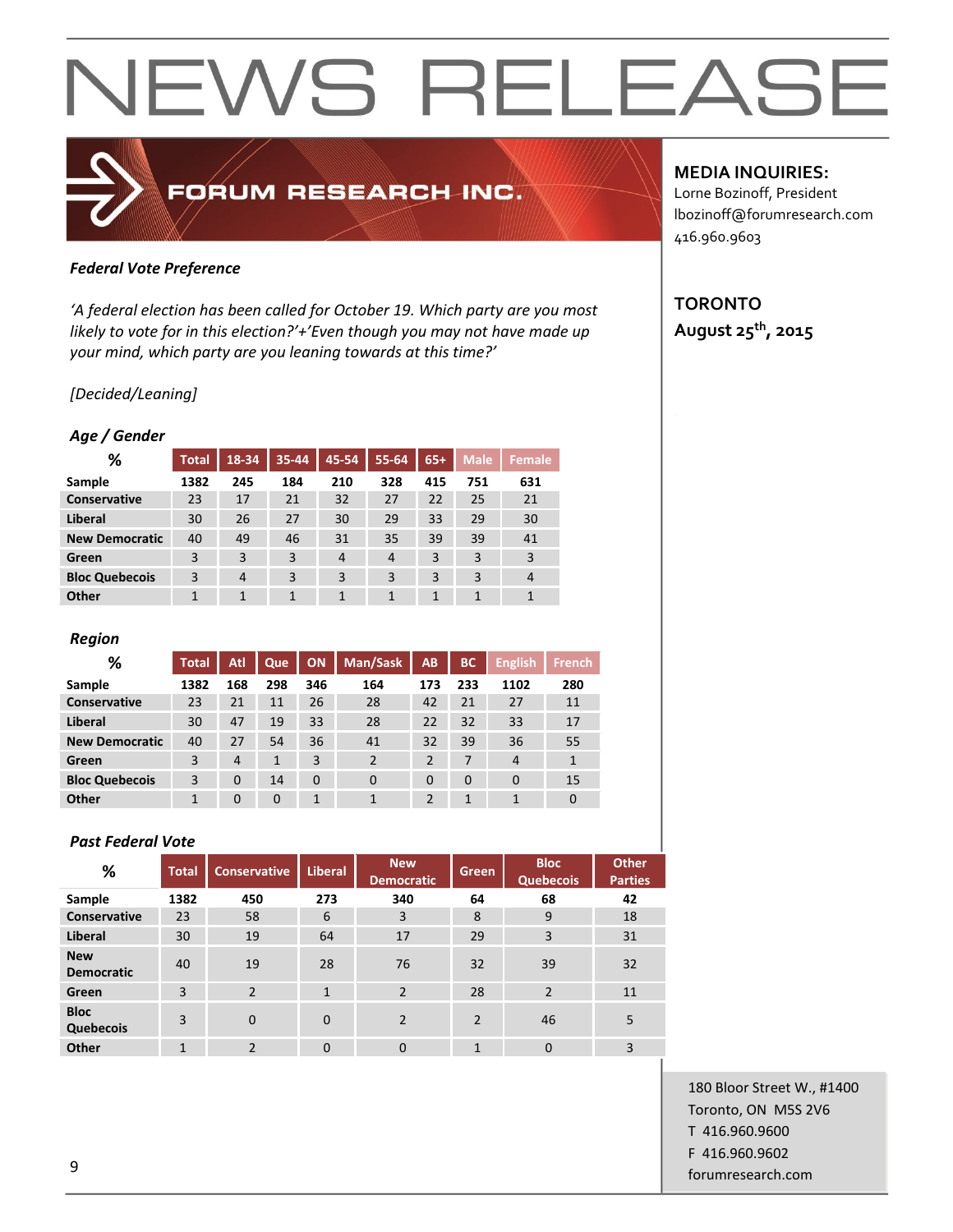

#### *Strong Supporter*

*'Are you a strong supporter of that party?'*

*[Has chosen party]*

#### *Age / Gender*

| %             |      |     |     |     |     |     |     | Total 18-34 35-44 45-54 55-64 65+ Male Female |
|---------------|------|-----|-----|-----|-----|-----|-----|-----------------------------------------------|
| <b>Sample</b> | 1374 | 242 | 183 | 209 | 327 | 413 | 748 | 626                                           |
| Yes           | 61   | 60  | 56  | 59  | 61  | 68  |     | 64                                            |
| <b>No</b>     | 39   | 40  | 44  | 41  | 39  | 32  |     | 36                                            |

#### *Region*

| %                       |    |    |          | Total Atl Que ON Man/Sask AB BC English French |                 |         |      |     |
|-------------------------|----|----|----------|------------------------------------------------|-----------------|---------|------|-----|
| Sample 1374 168 296 343 |    |    |          | 164                                            | 171 232         |         | 1096 | 278 |
| Yes                     | 61 |    | 56 52 63 | 61                                             | 67              | 68      | 64   | 49  |
| <b>No</b>               | 39 | 44 | 48 37    | 39                                             | 33 <sup>1</sup> | $-132-$ | 36   | -51 |

#### *Federal Vote Preference*

| %         | <b>Total</b> | <b>Conservative</b> | Liberal | <b>New</b><br><b>Democratic</b> | Green | <b>Bloc</b><br><b>Quebecois</b> | <b>Other</b><br><b>Parties</b> |
|-----------|--------------|---------------------|---------|---------------------------------|-------|---------------------------------|--------------------------------|
| Sample    | 1374         | 309                 | 379     | 494                             | 80    | 46                              | 66                             |
| Yes       | 61           | 73                  | 57      | 56                              | 50    | 72                              | 59                             |
| <b>No</b> | 39           | 27                  | 43      | 44                              | 50    | 28                              | 41                             |

#### **MEDIA INQUIRIES:**

Lorne Bozinoff, President lbozinoff@forumresearch.com 416.960.9603

### **TORONTO**

**August 25th, 2015**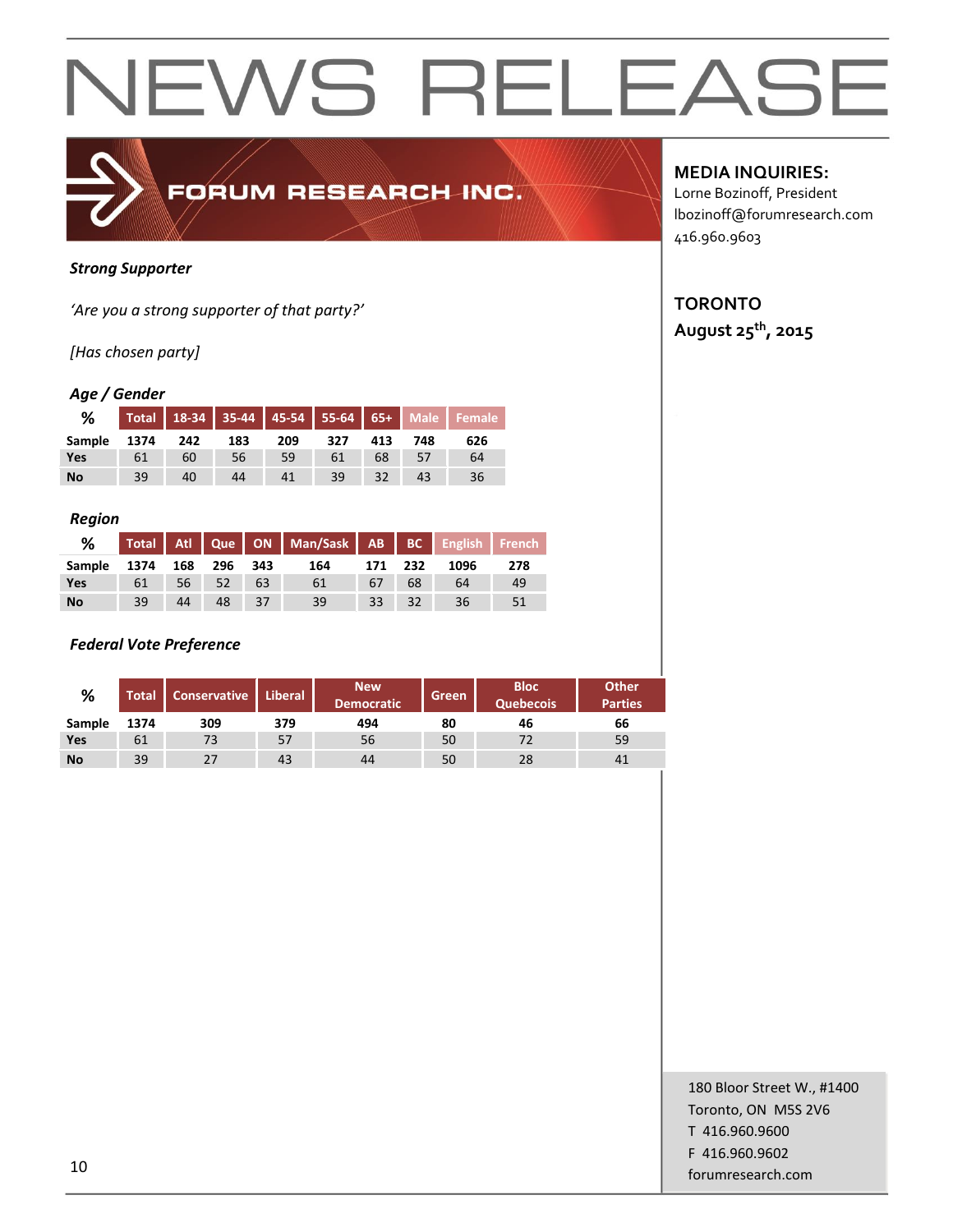

#### *Stephen Harper Approval*

*'Do you approve or disapprove of the job Stephen Harper is doing as Prime Minister?'*

#### *[All Respondents]*

#### *Age / Gender*

| ℅                 | <b>Total</b> | 18-34 |     | $35-44$ 45-54 | $55-64$ | $65+$ | <b>Male</b> | Female |
|-------------------|--------------|-------|-----|---------------|---------|-------|-------------|--------|
| Sample            | 1440         | 259   | 188 | 221           | 340     | 432   | 780         | 660    |
| <b>Approve</b>    | 26           | 18    | 27  | 36            | 29      | 24    | 28          | 25     |
| <b>Disapprove</b> | 68           | 75    | 69  | 57            | 67      | 69    | 67          | 68     |
| Don't know        | b            |       | 4   |               | 4       |       |             |        |

#### *Region*

| %                 | <b>Total</b> | <b>Atl</b> | Que |     | ON   Man/Sask   AB |             | BC  | <b>English</b> | <b>French</b> |
|-------------------|--------------|------------|-----|-----|--------------------|-------------|-----|----------------|---------------|
| Sample            | 1440         | 175        | 304 | 361 | 173                | 181         | 246 | 1154           | 286           |
| Approve           | 26           | 20         | 18  | 29  | 27                 | 43          | 25  | 29             | 18            |
| <b>Disapprove</b> | 68           | 76         | 76  | 65  | 67                 | 51          | 68  | 65             | 75            |
| Don't know        | 6            | 4          |     | b   |                    | $\mathbf b$ |     |                |               |

#### *Federal Vote Preference*

| %                 | <b>Total</b> | <b>Conservative</b> | <b>Liberal</b> | <b>New</b><br><b>Democratic</b> | Green | <b>Bloc</b><br><b>Quebecois</b> | <b>Other</b><br><b>Parties</b> |
|-------------------|--------------|---------------------|----------------|---------------------------------|-------|---------------------------------|--------------------------------|
| Sample            | 1440         | 309                 | 379            | 494                             | 80    | 46                              | 74                             |
| <b>Approve</b>    | 26           | 86                  | 12             | 5                               | 12    |                                 | 51                             |
| <b>Disapprove</b> | 68           | 10                  | 83             | 91                              | 82    | 90                              | 29                             |
| Don't<br>know     | 6            | 5                   | 5              | 3                               | 6     | 8                               | 20                             |

#### **MEDIA INQUIRIES:**

Lorne Bozinoff, President lbozinoff@forumresearch.com 416.960.9603

#### **TORONTO August 25th, 2015**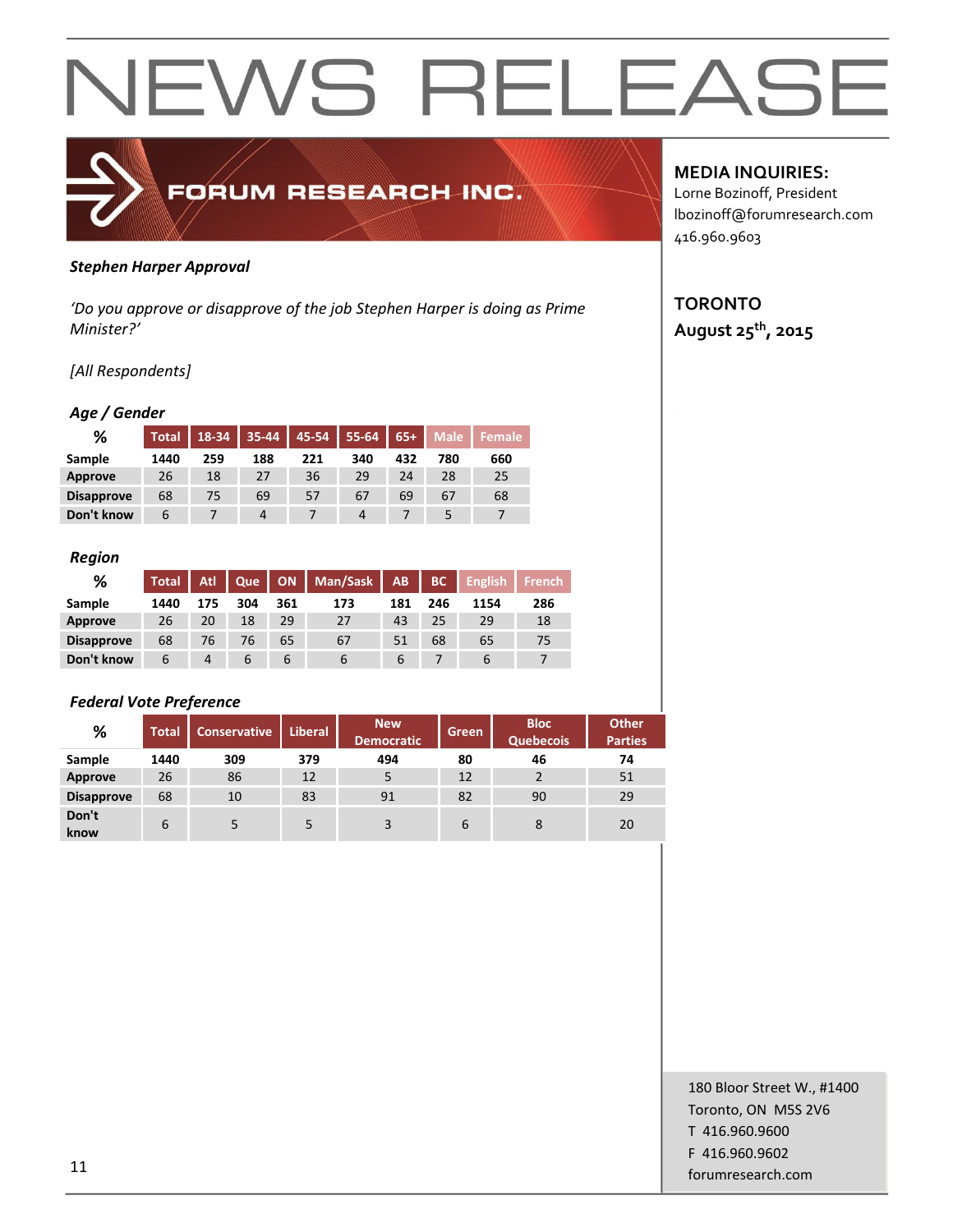

#### *Tom Mulcair Approval*

*'Do you approve or disapprove of the job Tom Mulcair is doing as Leader of the Opposition?'*

#### *[All Respondents]*

#### *Age / Gender*

| %                 | <b>Total</b> | 18-34 | $35 - 44$ | $45 - 54$ | $55-64$ | $65+$ | <b>Male</b> | Female |
|-------------------|--------------|-------|-----------|-----------|---------|-------|-------------|--------|
| Sample            | 1440         | 259   | 188       | 221       | 340     | 432   | 780         | 660    |
| Approve           | 54           | 54    | 57        | 49        | 56      | 54    | 54          | 53     |
| <b>Disapprove</b> | 26           | 24    | 23        | 33        | 26      | 25    | 29          | 24     |
| Don't know        | 20           | 22    | 20        | 18        | 18      |       |             | 23     |

#### *Region*

| %                 | <b>Total</b> | Atl | Que | <b>ON</b> | Man/Sask | AB  | BC  | <b>English</b> | <b>French</b> |
|-------------------|--------------|-----|-----|-----------|----------|-----|-----|----------------|---------------|
| Sample            | 1440         | 175 | 304 | 361       | 173      | 181 | 246 | 1154           | 286           |
| Approve           | 54           | 52  | 66  | 51        | 55       | 34  | 53  | 49             | 68            |
| <b>Disapprove</b> | 26           | 29  | 22  | 23        | 27       | 46  | 26  | 28             | 21            |
| Don't know        | 20           | 19  | 12  | 25        | 17       |     | 21  | 23             | 11            |

#### *Federal Vote Preference*

| %                 | <b>Total</b> | <b>Conservative</b> | <b>Liberal</b> | <b>New</b><br><b>Democratic</b> | Green | <b>Bloc</b><br><b>Quebecois</b> | <b>Other</b><br><b>Parties</b> |
|-------------------|--------------|---------------------|----------------|---------------------------------|-------|---------------------------------|--------------------------------|
| Sample            | 1440         | 309                 | 379            | 494                             | 80    | 46                              | 74                             |
| <b>Approve</b>    | 54           | 24                  | 48             | 83                              | 51    | 46                              | 21                             |
| <b>Disapprove</b> | 26           | 53                  | 25             | 7                               | 25    | 44                              | 56                             |
| Don't<br>know     | 20           | 23                  | 27             | 10                              | 24    | 10                              | 23                             |

#### **MEDIA INQUIRIES:**

Lorne Bozinoff, President lbozinoff@forumresearch.com 416.960.9603

#### **TORONTO August 25th, 2015**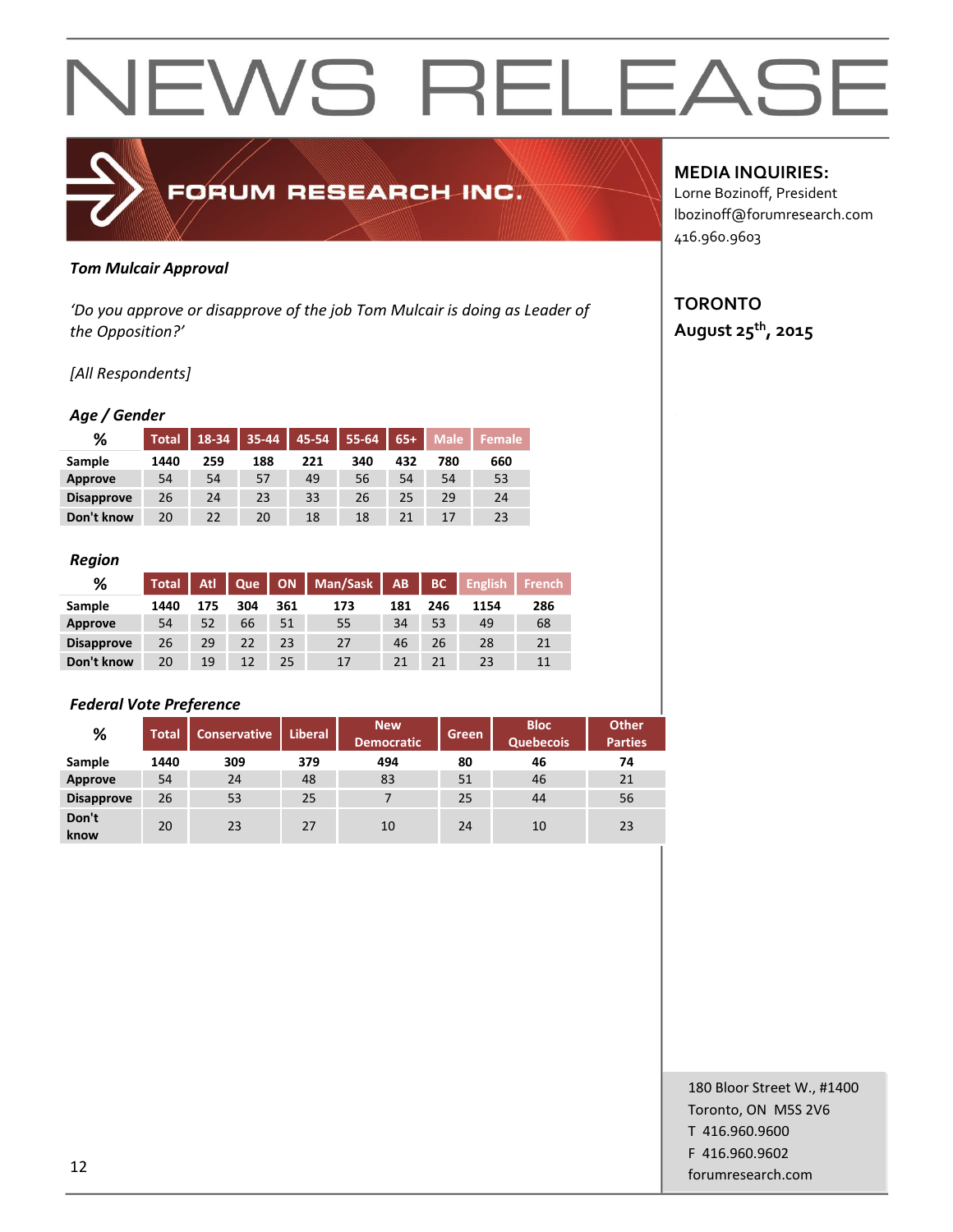

#### *Justin Trudeau Approval*

*'Do you approve or disapprove of the job Justin Trudeau is doing as leader of the Liberal Party?'*

#### *[All Respondents]*

#### *Age / Gender*

| %                 | <b>Total</b> | 18-34 | $35 - 44$ | $45 - 54$ | 55-64 | $65+$ | <b>Male</b> | Female |
|-------------------|--------------|-------|-----------|-----------|-------|-------|-------------|--------|
| Sample            | 1440         | 259   | 188       | 221       | 340   | 432   | 780         | 660    |
| Approve           | 44           | 50    | 43        | 40        | 40    | 41    | 44          | 43     |
| <b>Disapprove</b> | 38           | 33    | 37        | 44        | 43    | 38    | 40          | 36     |
| Don't know        | 18           | 18    | 20        | 16        | 18    |       | 15          | 21     |

#### *Region*

| %                 | <b>Total</b> | Atl | Que |     | ON   Man/Sask | AB. | BC  | <b>English</b> | <b>French</b> |
|-------------------|--------------|-----|-----|-----|---------------|-----|-----|----------------|---------------|
| Sample            | 1440         | 175 | 304 | 361 | 173           | 181 | 246 | 1154           | 286           |
| Approve           | 44           | 45  | 40  | 46  | 43            | 33  | 52  | 46             | 37            |
| <b>Disapprove</b> | 38           | 35  | 42  | 37  | 36            | 52  | 27  | 36             | 44            |
| Don't know        | 18           | 20  | 18  | 18  | 20            | 14  | 21  | 18             | 19            |

#### *Federal Vote Preference*

| %                 | <b>Total</b> | <b>Conservative</b> | <b>Liberal</b> | <b>New</b><br><b>Democratic</b> | Green | <b>Bloc</b><br><b>Quebecois</b> | <b>Other</b><br><b>Parties</b> |
|-------------------|--------------|---------------------|----------------|---------------------------------|-------|---------------------------------|--------------------------------|
| Sample            | 1440         | 309                 | 379            | 494                             | 80    | 46                              | 74                             |
| <b>Approve</b>    | 44           | 14                  | 80             | 45                              | 37    | 24                              | 10                             |
| <b>Disapprove</b> | 38           | 71                  | 7              | 36                              | 42    | 64                              | 64                             |
| Don't<br>know     | 18           | 15                  | 13             | 19                              | 21    | 12                              | 25                             |

#### **MEDIA INQUIRIES:**

Lorne Bozinoff, President lbozinoff@forumresearch.com 416.960.9603

#### **TORONTO August 25th, 2015**

180 Bloor Street W., #1400 Toronto, ON M5S 2V6 T 416.960.9600 F 416.960.9602 forumresearch.com and the set of the set of the set of the set of the set of the set of the set of the set of the set of the set of the set of the set of the set of the set of the set of the set of the set of the set of th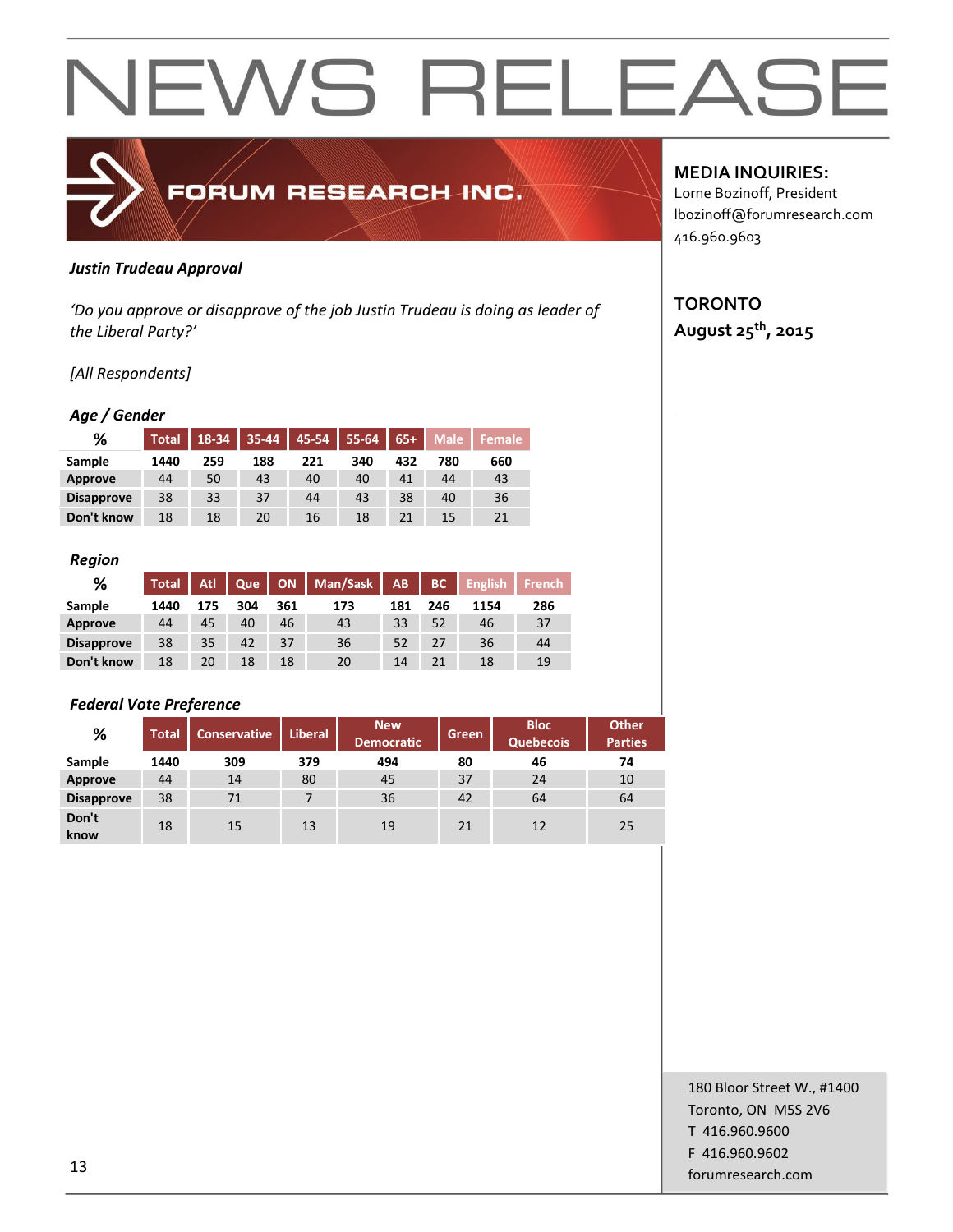#### *Next Federal Election Winner*

*'Which party do you expect to win the federal election?'*

#### *[All Respondents]*

#### *Age / Gender*

| ℅                     | <b>Total</b>   | 18-34          | 35-44          | 45-54          | 55-64          | $65+$          | <b>Male</b>    | <b>Female</b> |
|-----------------------|----------------|----------------|----------------|----------------|----------------|----------------|----------------|---------------|
| Sample                | 1440           | 259            | 188            | 221            | 340            | 432            | 780            | 660           |
| Conservative          | 25             | 20             | 27             | 31             | 25             | 25             | 29             | 22            |
| Liberal               | 17             | 17             | 19             | 17             | 14             | 17             | 15             | 19            |
| <b>New Democratic</b> | 36             | 41             | 37             | 27             | 33             | 37             | 37             | 34            |
| Green                 | $\overline{2}$ | $\overline{4}$ | 1              | $\overline{2}$ | $\Omega$       | 1              | $\overline{2}$ | 3             |
| <b>Bloc Quebecois</b> | $\overline{2}$ | $\overline{2}$ | $\overline{2}$ | $\overline{2}$ | 3              | $\overline{2}$ | $\overline{2}$ | 3             |
| <b>Another Party</b>  | $\mathbf{1}$   | 1              | 1              | $\mathbf{1}$   | $\overline{2}$ | 1              | $\mathbf{1}$   | $\mathbf{1}$  |
| Don't know            | 17             | 14             | 13             | 20             | 22             | 17             | 15             | 19            |

FORUM RESEARCH INC.

#### *Region*

| %                     | Total          | Atl            | Que            | <b>ON</b>    | Man/Sask       | AB             | <b>BC</b>      | <b>English</b> | <b>French</b>  |
|-----------------------|----------------|----------------|----------------|--------------|----------------|----------------|----------------|----------------|----------------|
| Sample                | 1440           | 175            | 304            | 361          | 173            | 181            | 246            | 1154           | 286            |
| <b>Conservative</b>   | 25             | 19             | 16             | 28           | 29             | 39             | 22             | 28             | 15             |
| Liberal               | 17             | 28             | 12             | 19           | 16             | 11             | 21             | 19             | 11             |
| <b>New Democratic</b> | 36             | 26             | 53             | 31           | 35             | 27             | 30             | 30             | 56             |
| Green                 | $\overline{2}$ | $\overline{4}$ | $\overline{2}$ | $\mathbf{1}$ | $\overline{2}$ | $\overline{4}$ | $\overline{4}$ | 3              | $\mathbf{1}$   |
| <b>Bloc Quebecois</b> | $\overline{2}$ | $\Omega$       | 5              | 2            | 2              | 1              | 1              | 1              | 5              |
| <b>Another Party</b>  | 1              | 2              | $\overline{2}$ | $\mathbf{1}$ | $\mathbf{1}$   | 3              | $\Omega$       | $\overline{1}$ | $\overline{2}$ |
| Don't know            | 17             | 22             | 11             | 19           | 14             | 15             | 21             | 19             | 10             |

#### *Federal Vote Preference*

| %                               | <b>Total</b>   | <b>Conservative</b> | <b>Liberal</b> | <b>New</b><br><b>Democratic</b> | Green          | <b>Bloc</b><br><b>Quebecois</b> | <b>Other</b><br><b>Parties</b> |
|---------------------------------|----------------|---------------------|----------------|---------------------------------|----------------|---------------------------------|--------------------------------|
| Sample                          | 1440           | 309                 | 379            | 494                             | 80             | 46                              | 74                             |
| Conservative                    | 25             | 73                  | 12             | 9                               | 9              | 6                               | 58                             |
| Liberal                         | 17             | 2                   | 52             | 5                               | 15             | 10                              | $\mathbf{1}$                   |
| <b>New</b><br><b>Democratic</b> | 36             | 6                   | 15             | 74                              | 19             | 50                              | 10                             |
| Green                           | $\overline{2}$ | $\Omega$            | $\mathbf{1}$   | $\mathbf{1}$                    | 20             | $\overline{2}$                  | 5                              |
| <b>Bloc</b><br><b>Quebecois</b> | $\overline{2}$ | $\mathfrak{p}$      | $\mathbf 0$    | $\mathbf{1}$                    | $\overline{4}$ | 23                              | 5                              |
| <b>Another Party</b>            | 1              | $\mathbf{1}$        | $\Omega$       | $\Omega$                        | 3              | 3                               | 8                              |
| Don't know                      | 17             | 16                  | 20             | 9                               | 30             | 8                               | 14                             |

#### **MEDIA INQUIRIES:**

Lorne Bozinoff, President lbozinoff@forumresearch.com 416.960.9603

#### **TORONTO August 25th, 2015**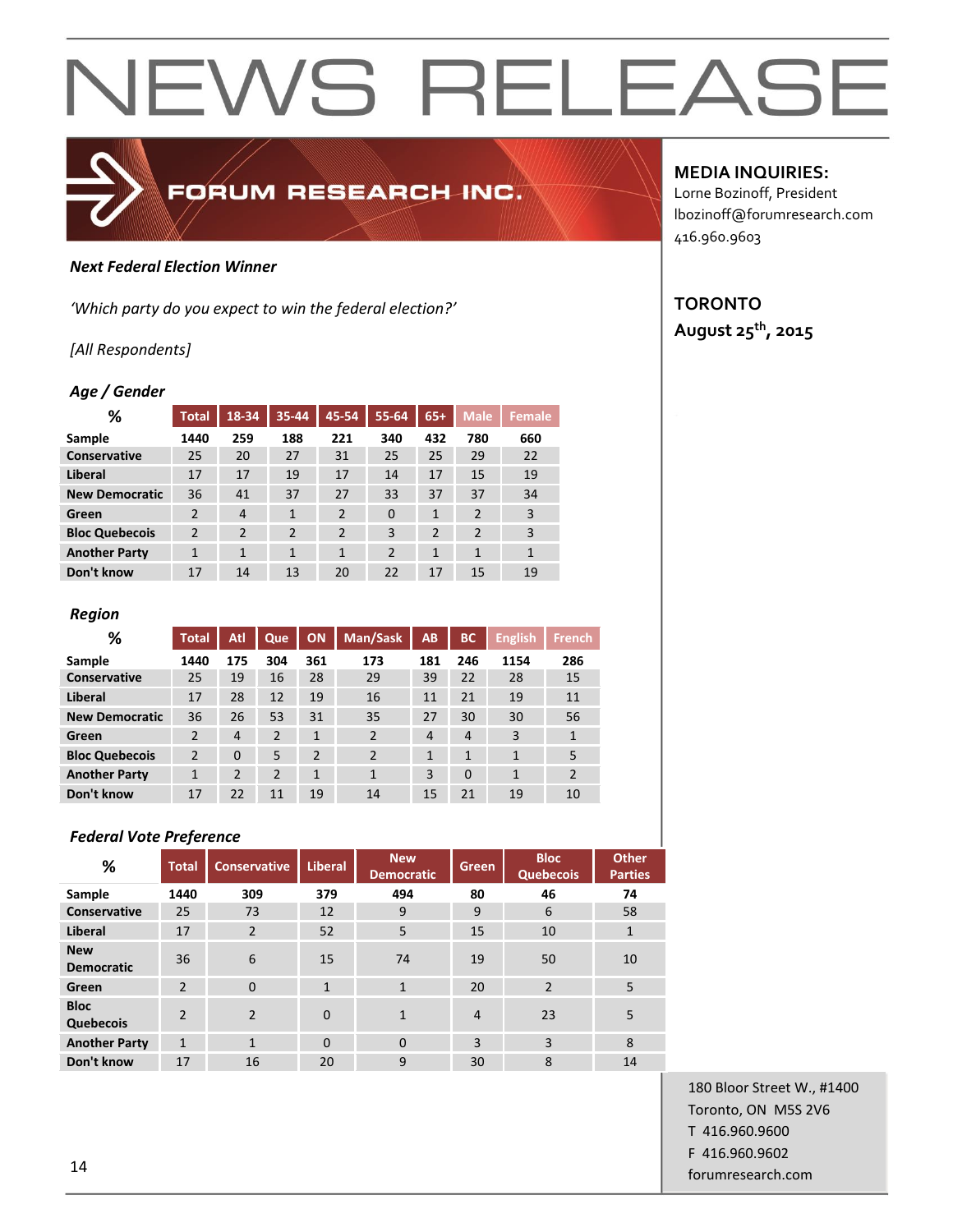### FORUM RESEARCH INC.

#### *Best Prime Minister*

*'Regardless of which party you plan to vote for, who do you think would make the best Prime Minister?'*

#### *[All Respondents]*

#### *Age / Gender*

| ℅                     | <b>Total</b> | 18-34 | 35-44 | 45-54 | 55-64        | $65+$ | <b>Male</b> | Female         |
|-----------------------|--------------|-------|-------|-------|--------------|-------|-------------|----------------|
| Sample                | 1440         | 259   | 188   | 221   | 340          | 432   | 780         | 660            |
| <b>Stephen Harper</b> | 22           | 15    | 20    | 29    | 25           | 24    | 25          | 19             |
| <b>Justin Trudeau</b> | 22           | 21    | 23    | 21    | 20           | 22    | 21          | 22             |
| <b>Tom Mulcair</b>    | 32           | 38    | 31    | 24    | 32           | 36    | 33          | 32             |
| <b>Elizabeth May</b>  | 8            | 9     | 8     | 9     | 7            | 5     | 7           | 9              |
| <b>Gilles Duceppe</b> | 3            | 3     | 7     | 3     | $\mathbf{1}$ | 3     | 3           | $\overline{4}$ |
| None of these         | 8            | 10    | 6     | 8     | 9            | 5     | 8           | 7              |
| Don't know            | 5            | 4     | 5     | 6     | 6            | 5     | 3           | 7              |

#### *Region*

| %                     | <b>Total</b> | Atl          | Que            | <b>ON</b>    | Man/Sask | AB             | <b>BC</b>      | <b>English</b> | <b>French</b> |
|-----------------------|--------------|--------------|----------------|--------------|----------|----------------|----------------|----------------|---------------|
| Sample                | 1440         | 175          | 304            | 361          | 173      | 181            | 246            | 1154           | 286           |
| <b>Stephen Harper</b> | 22           | 19           | 11             | 27           | 25       | 38             | 16             | 25             | 12            |
| <b>Justin Trudeau</b> | 22           | 37           | 16             | 20           | 18       | 20             | 29             | 24             | 13            |
| <b>Tom Mulcair</b>    | 32           | 23           | 49             | 28           | 35       | 20             | 29             | 27             | 50            |
| <b>Elizabeth May</b>  | 8            | 7            | 3              | 11           | 7        | $\overline{4}$ | 11             | 9              | 3             |
| <b>Gilles Duceppe</b> | 3            | $\mathbf{1}$ | 9              | $\mathbf{1}$ | 3        | 1              | $\overline{4}$ | $\overline{2}$ | 10            |
| None of these         | 8            | 7            | 8              | 8            | 5        | 13             | $\overline{4}$ | 8              | 8             |
| Don't know            | 5            | 6            | $\overline{4}$ | 5            | 6        | 4              | 6              | 5              | 5             |

#### **MEDIA INQUIRIES:**

Lorne Bozinoff, President lbozinoff@forumresearch.com 416.960.9603

#### **TORONTO August 25th, 2015**

180 Bloor Street W., #1400 Toronto, ON M5S 2V6 T 416.960.9600 F 416.960.9602 forumresearch.com and the set of the set of the set of the set of the set of the set of the set of the set of the set of the set of the set of the set of the set of the set of the set of the set of the set of the set of th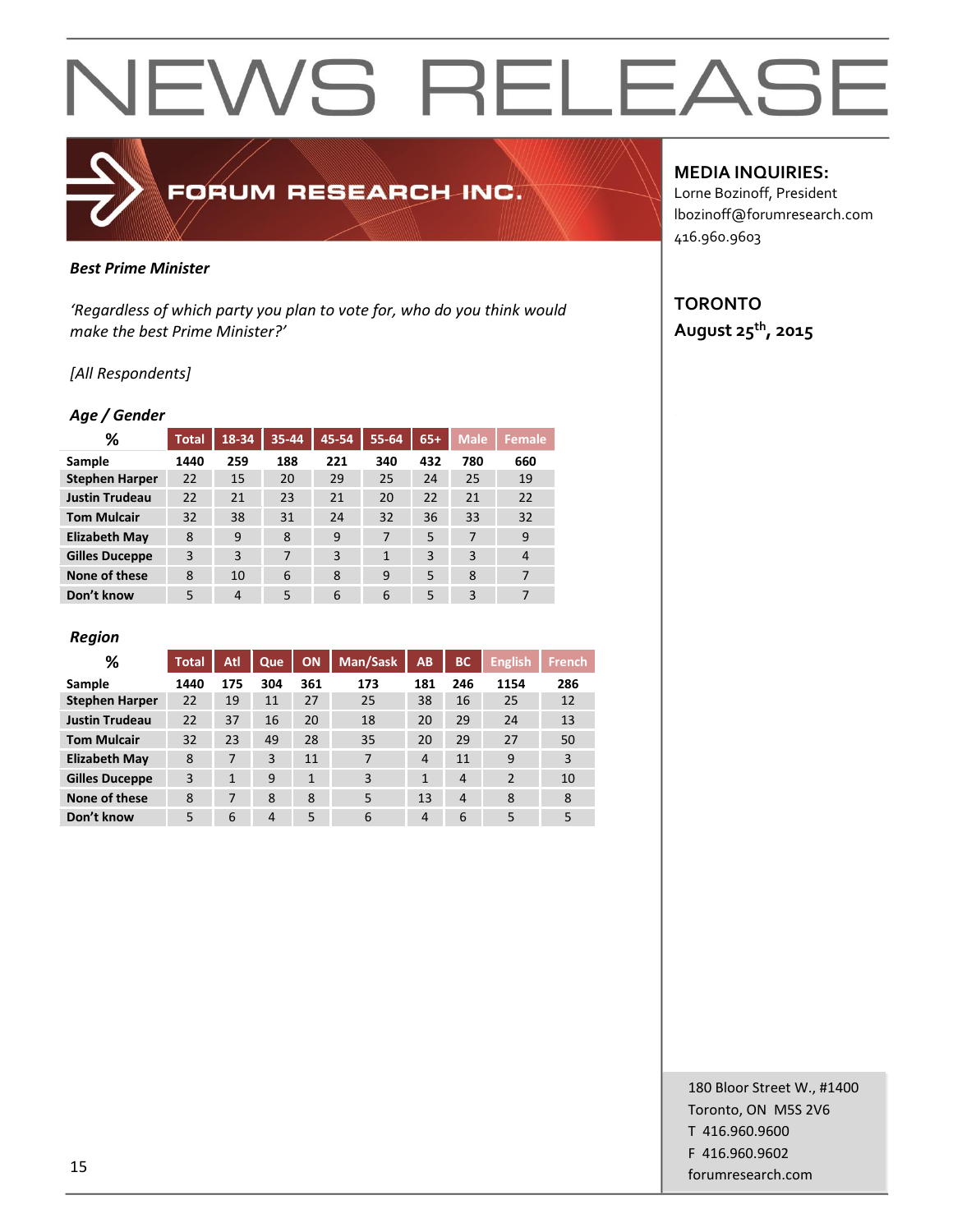### FORUM RESEARCH INC.

#### **MEDIA INQUIRIES:**

Lorne Bozinoff, President lbozinoff@forumresearch.com 416.960.9603

#### *Federal Vote Preference*

| %                               | <b>Total</b>   | <b>Conservative</b> | <b>Liberal</b> | <b>New</b><br><b>Democratic</b> | Green | <b>Bloc</b><br><b>Quebecois</b> | <b>Other</b><br><b>Parties</b> |
|---------------------------------|----------------|---------------------|----------------|---------------------------------|-------|---------------------------------|--------------------------------|
| Sample                          | 1440           | 309                 | 379            | 494                             | 80    | 46                              | 74                             |
| <b>Stephen</b><br>Harper        | 22             | 81                  | $\overline{7}$ | $\mathbf{1}$                    | 5     | $\overline{3}$                  | 53                             |
| Justin<br><b>Trudeau</b>        | 22             | 6                   | 60             | 8                               | 15    | 12                              | $\overline{4}$                 |
| <b>Tom Mulcair</b>              | 32             | 3                   | 15             | 70                              | 9     | 28                              | $\overline{4}$                 |
| Elizabeth<br>May                | 8              | $\overline{2}$      | 6              | 9                               | 38    | 5                               | 6                              |
| <b>Gilles</b><br><b>Duceppe</b> | $\overline{3}$ | $\mathbf{1}$        | $\mathbf 0$    | $\overline{3}$                  | 9     | 40                              | $\mathbf 0$                    |
| None of<br>these                | 8              | $\overline{3}$      | 6              | $\overline{7}$                  | 18    | 8                               | 24                             |
| Don't know                      | 5              | 3                   | 4              | 3                               | 6     | $\overline{3}$                  | 9                              |

### **TORONTO**

**August 25th, 2015**

180 Bloor Street W., #1400 Toronto, ON M5S 2V6 T 416.960.9600 F 416.960.9602 forumresearch.com and the set of the set of the set of the set of the set of the set of the set of the set of the set of the set of the set of the set of the set of the set of the set of the set of the set of the set of th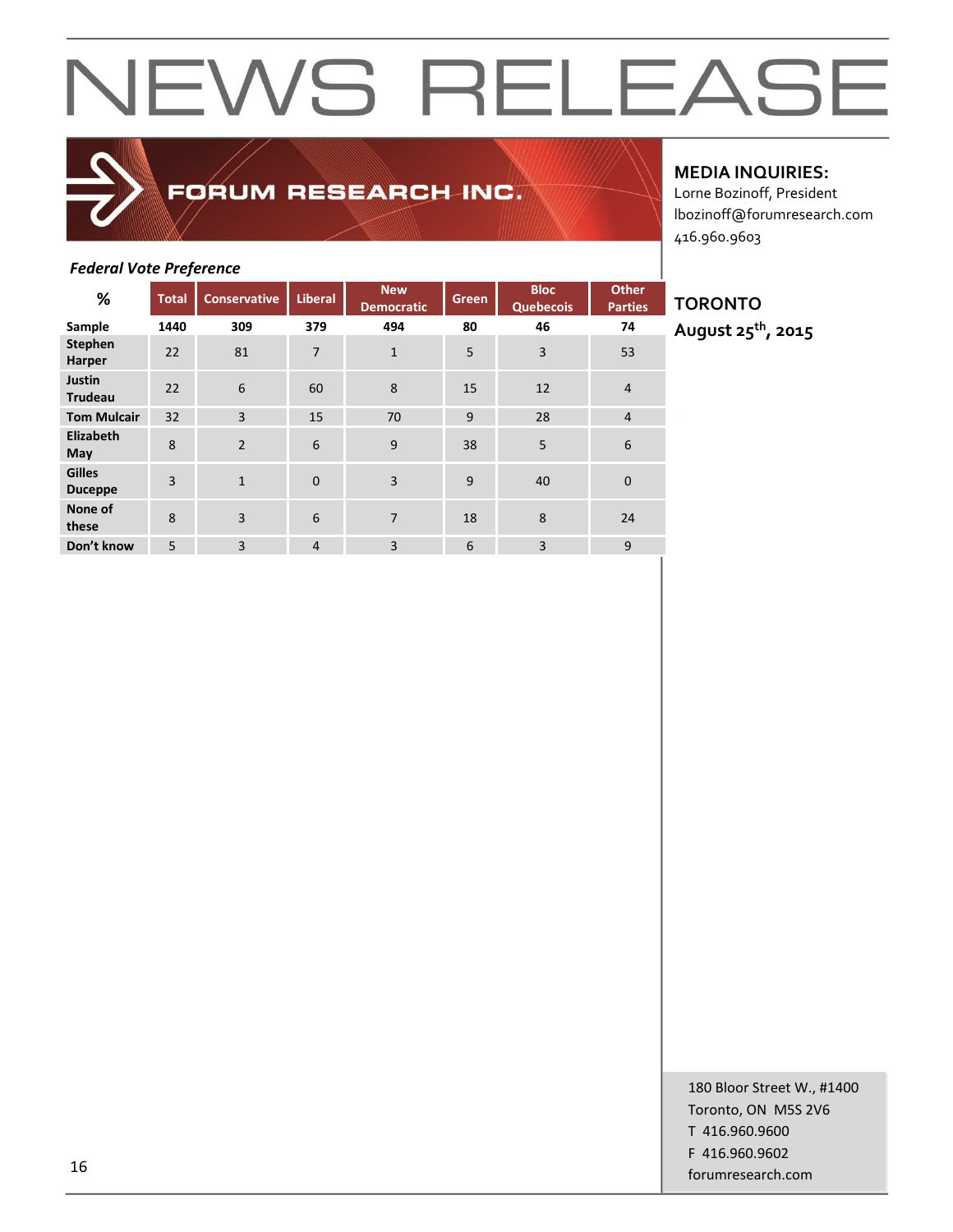

### FORUM RESEARCH INC.

#### *Canada's Direction*

*'Do you agree or disagree marijuana should be legal in Canada?'*

#### *[All Respondents]*

#### *Age / Gender*

| %                                 | <b>Total</b> | 18-34 | $35 - 44$ | 45-54 | 55-64 | $65+$ | <b>Male</b> | Female |
|-----------------------------------|--------------|-------|-----------|-------|-------|-------|-------------|--------|
| Sample                            | 1440         | 259   | 188       | 221   | 340   | 432   | 780         | 660    |
| <b>Right direction</b>            | 26           | 21    | 23        | 32    | 28    | 30    | 26          | 27     |
| <b>Wrong direction</b>            | 50           | 57    | 52        | 46    | 46    | 44    | 57          | 44     |
| Neither right nor wrong direction | 17           | 16    | 18        | 16    | 20    | 19    | 13          | 22     |
| Don't know                        | 6            | 5     |           | 6     | 6     | 6     | 4           |        |

#### *Region*

| %                                    | Total | Atl | Que | <b>ON</b> | <b>Man/Sask</b> | <b>AB</b> | <b>BC</b> | <b>English</b> | <b>French</b> |
|--------------------------------------|-------|-----|-----|-----------|-----------------|-----------|-----------|----------------|---------------|
| Sample                               | 1440  | 175 | 304 | 361       | 173             | 181       | 246       | 1154           | 286           |
| <b>Right direction</b>               | 26    | 24  | 26  | 26        | 30              | 36        | 21        | 27             | 26            |
| <b>Wrong direction</b>               | 50    | 52  | 52  | 51        | 46              | 42        | 51        | 50             | 51            |
| Neither right nor wrong<br>direction | 17    | 15  | 15  | 19        | 18              | 14        | 21        | 18             | 16            |
| Don't know                           | 6     | 9   | 6   | 4         | 6               | 8         | 6         | 6              |               |

#### *Federal Vote Preference*

| %                                       | <b>Total</b> | <b>Conservative</b> | <b>Liberal</b> | <b>New</b><br><b>Democratic</b> | Green | <b>Bloc</b><br><b>Quebecois</b> | <b>Other</b><br><b>Parties</b> |  |
|-----------------------------------------|--------------|---------------------|----------------|---------------------------------|-------|---------------------------------|--------------------------------|--|
| Sample                                  | 1440         | 309                 | 379            | 494                             | 80    | 46                              | 74                             |  |
| <b>Right direction</b>                  | 26           | 65                  | 20             | 12                              | 13    | 14                              | 42                             |  |
| <b>Wrong direction</b>                  | 50           | 12                  | 58             | 67                              | 59    | 73                              | 35                             |  |
| Neither right<br>nor wrong<br>direction | 17           | 19                  | 15             | 17                              | 22    | 10                              | 17                             |  |
| Don't know                              | 6            | $\overline{4}$      | 7              | 3                               | 6     | 3                               | 6                              |  |

#### **MEDIA INQUIRIES:**

Lorne Bozinoff, President lbozinoff@forumresearch.com 416.960.9603

### **TORONTO**

**August 25th, 2015**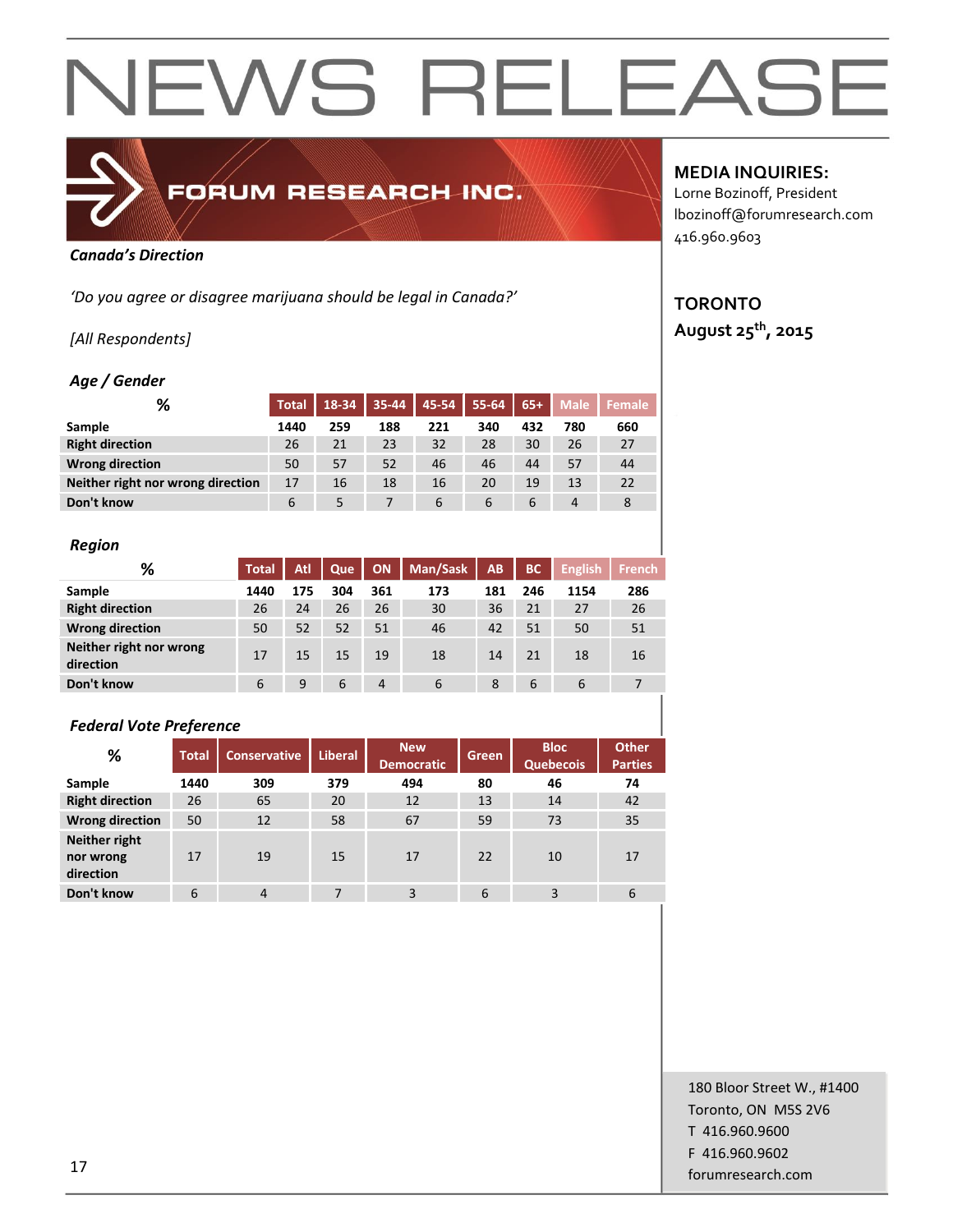### FORUM RESEARCH INC.

#### *Vote Motivation*

*'In the coming federal election, will you be voting for a party you believe in or voting for the party that you think can defeat the government?'*

#### *[All Respondents]*

#### *Age / Gender*

| ℅                                                         | <b>Total</b> | $18 -$<br>34   | $35 -$<br>44 | 45-<br>54 | $55 -$<br>64 | $65+$          | <b>Male</b> | Female |
|-----------------------------------------------------------|--------------|----------------|--------------|-----------|--------------|----------------|-------------|--------|
| Sample                                                    | 1440         | 259            | 188          | 221       | 340          | 432            | 780         | 660    |
| Voting for a party you believe in                         | 61           | 63             | 60           | 62        | 59           | 59             | 58          | 63     |
| Voting for a party you think can<br>defeat the government | 27           | 25             | 26           | 26        | 30           | 32             | 31          | 25     |
| Something else                                            | 9            | 10             | 10           | 9         | 8            | 5              | 8           | 9      |
| Don't know                                                | 3            | $\overline{2}$ | 3            | 3         | 3            | $\overline{4}$ | 3           | 3      |
|                                                           |              |                |              |           |              |                |             |        |

| <b>Region</b>                                             |              |     |     |     |          |                |           |                |                |
|-----------------------------------------------------------|--------------|-----|-----|-----|----------|----------------|-----------|----------------|----------------|
| %                                                         | <b>Total</b> | Atl | Que | ON  | Man/Sask | AB             | <b>BC</b> | <b>English</b> | <b>French</b>  |
| Sample                                                    | 1440         | 175 | 304 | 361 | 173      | 181            | 246       | 1154           | 286            |
| Voting for a party you<br>believe in                      | 61           | 67  | 61  | 59  | 59       | 64             | 61        | 62             | 59             |
| Voting for a party you think<br>can defeat the government | 27           | 20  | 30  | 28  | 30       | 21             | 28        | 27             | 31             |
| Something else                                            | 9            | 11  | 6   | 10  | 10       | 10             | 5         | 9              | 6              |
| Don't know                                                | 3            | 2   | 3   | 2   | 2        | $\overline{4}$ | 5         | 3              | $\overline{4}$ |

#### *Federal Vote Preference*

| %                                                               | <b>Total</b> | <b>Conservative</b> | Liberal | <b>New</b><br><b>Democratic</b> | <b>Green</b> | <b>Bloc</b><br><b>Quebecois</b> | <b>Other</b><br><b>Parties</b> |
|-----------------------------------------------------------------|--------------|---------------------|---------|---------------------------------|--------------|---------------------------------|--------------------------------|
| Sample                                                          | 1440         | 309                 | 379     | 494                             | 80           | 46                              | 74                             |
| Voting for a party<br>you believe in                            | 61           | 79                  | 65      | 53                              | 46           | 60                              | 66                             |
| Voting for a party<br>you think can<br>defeat the<br>government | 27           | 10                  | 27      | 40                              | 36           | 23                              | 10                             |
| Something else                                                  | 9            | 8                   | 7       | 6                               | 11           | 17                              | 17                             |
| Don't know                                                      | 3            | 3                   | 1       | $\Omega$                        | 7            | $\mathbf 0$                     | 7                              |

#### **MEDIA INQUIRIES:**

Lorne Bozinoff, President lbozinoff@forumresearch.com 416.960.9603

#### **TORONTO August 25th, 2015**

180 Bloor Street W., #1400 Toronto, ON M5S 2V6 T 416.960.9600 F 416.960.9602 **forumresearch.com** and the set of the set of the set of the set of the set of the set of the set of the set of the set of the set of the set of the set of the set of the set of the set of the set of the set of the set of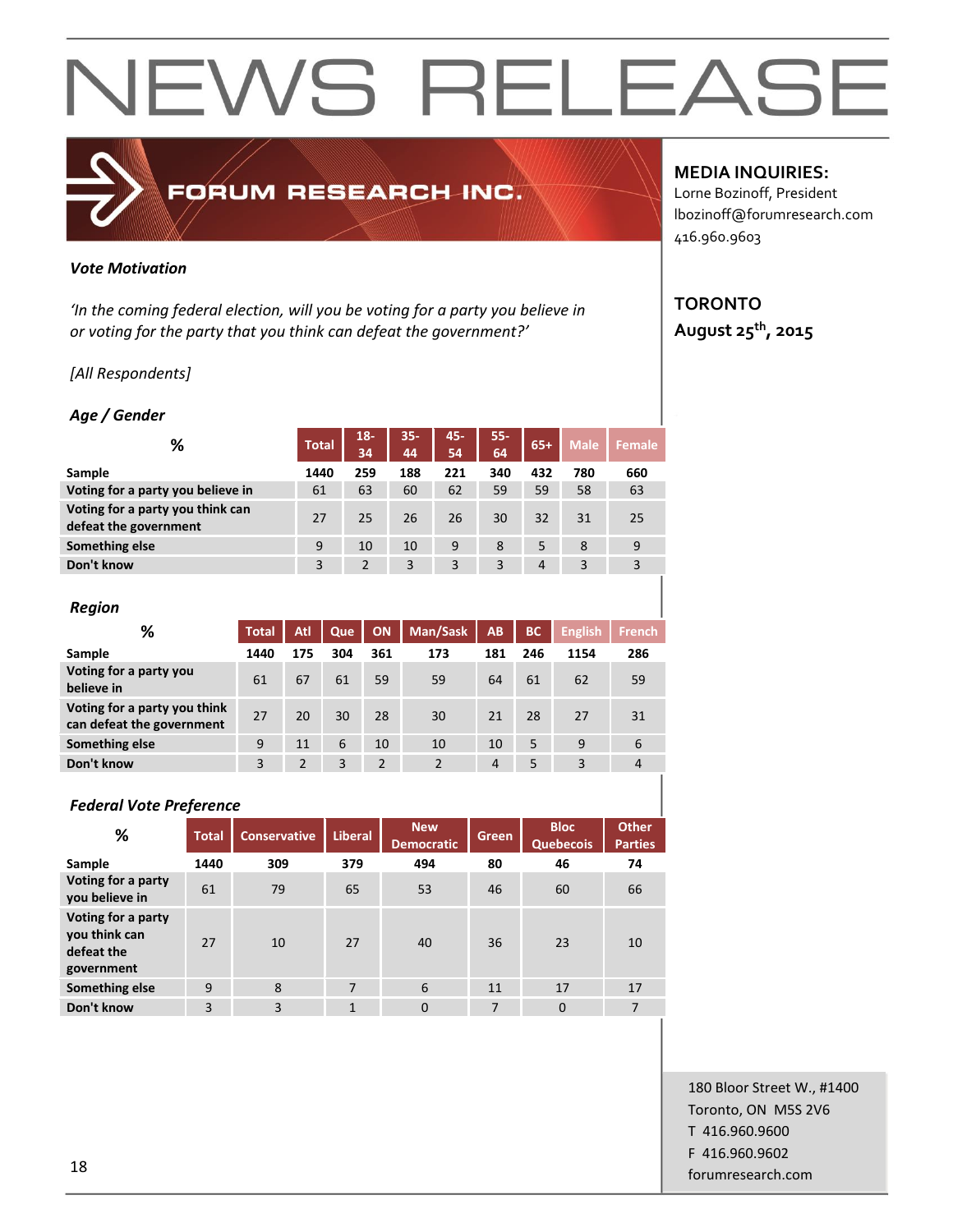### FORUM RESEARCH INC.

#### *Different Party Vote*

*'Do you plan to vote for a different party in the 2015 federal election than you did in the 2011 federal election or not?'*

#### *[All Respondents]*

#### *Age / Gender*

| %                                            | <b>Total</b>   | $18 -$<br>34 | $35 -$<br>44 | 45-<br>54    | $55 -$<br>64 | $65+$       | <b>Male</b>    | Female       |
|----------------------------------------------|----------------|--------------|--------------|--------------|--------------|-------------|----------------|--------------|
| Sample                                       | 1440           | 259          | 188          | 221          | 340          | 432         | 780            | 660          |
| Plan to vote for a different party           | 31             | 28           | 29           | 36           | 35           | 30          | 34             | 29           |
| Do not plan to vote for a different<br>party | 49             | 43           | 53           | 47           | 51           | 56          | 47             | 51           |
| Don't know                                   | 15             | 17           | 16           | 16           | 12           | 13          | 14             | 16           |
| Didn't vote in 2011                          | $\overline{4}$ | 11           | 2            | $\Omega$     | 2            | $\Omega$    | $\overline{4}$ | 3            |
| Don't plan to vote in 2015                   | 0              | 1            | $\mathbf 0$  | $\mathbf{0}$ | $\mathbf 0$  | $\mathbf 0$ | $\mathbf 0$    | $\mathbf{1}$ |

#### *Region*

| %                                            | <b>Total</b>   | Atl         | Que         | ON             | Man/Sask     | AB       | <b>BC</b> | <b>English</b> | <b>French</b>  |
|----------------------------------------------|----------------|-------------|-------------|----------------|--------------|----------|-----------|----------------|----------------|
| Sample                                       | 1440           | 175         | 304         | 361            | 173          | 181      | 246       | 1154           | 286            |
| Plan to vote for a different<br>party        | 31             | 32          | 34          | 31             | 33           | 23       | 31        | 30             | 35             |
| Do not plan to vote for a<br>different party | 49             | 47          | 49          | 48             | 49           | 57       | 50        | 50             | 48             |
| Don't know                                   | 15             | 16          | 14          | 16             | 13           | 17       | 14        | 15             | 15             |
| Didn't vote in 2011                          | $\overline{4}$ | 5           | 2           | $\overline{4}$ | 5            | 3        | 4         | $\overline{4}$ | $\overline{2}$ |
| Don't plan to vote in 2015                   | $\mathbf 0$    | $\mathbf 0$ | $\mathbf 0$ | 1              | $\mathbf{0}$ | $\Omega$ | 1         | $\mathbf{1}$   | $\Omega$       |
|                                              |                |             |             |                |              |          |           |                |                |

#### *Federal Vote Preference*

| %                                               | <b>Total</b>   | <b>Conservative</b> | <b>Liberal</b> | <b>New</b><br><b>Democratic</b> | Green    | <b>Bloc</b><br><b>Quebecois</b> | <b>Other</b><br><b>Parties</b> |
|-------------------------------------------------|----------------|---------------------|----------------|---------------------------------|----------|---------------------------------|--------------------------------|
| Sample                                          | 1440           | 309                 | 379            | 494                             | 80       | 46                              | 74                             |
| Plan to vote for<br>a different party           | 31             | 11                  | 38             | 38                              | 44       | 23                              | 18                             |
| Do not plan to<br>vote for a<br>different party | 49             | 74                  | 41             | 47                              | 31       | 49                              | 55                             |
| Don't know                                      | 15             | 12                  | 15             | 10                              | 25       | 21                              | 27                             |
| Didn't vote in<br>2011                          | $\overline{4}$ | $\mathbf{1}$        | 6              | $\overline{4}$                  | $\Omega$ | $\overline{4}$                  | $\Omega$                       |
| Don't plan to<br>vote in 2015                   | $\Omega$       | $\mathbf 0$         | $\overline{0}$ | $\mathbf{1}$                    | $\Omega$ | $\overline{2}$                  | $\Omega$                       |

#### **MEDIA INQUIRIES:**

Lorne Bozinoff, President lbozinoff@forumresearch.com 416.960.9603

#### **TORONTO August 25th, 2015**

180 Bloor Street W., #1400 Toronto, ON M5S 2V6 T 416.960.9600 F 416.960.9602 for the set of the set of the set of the set of the set of the set of the set of the set of the set of the set of the set of the set of the set of the set of the set of the set of the set of the set of the set of the set o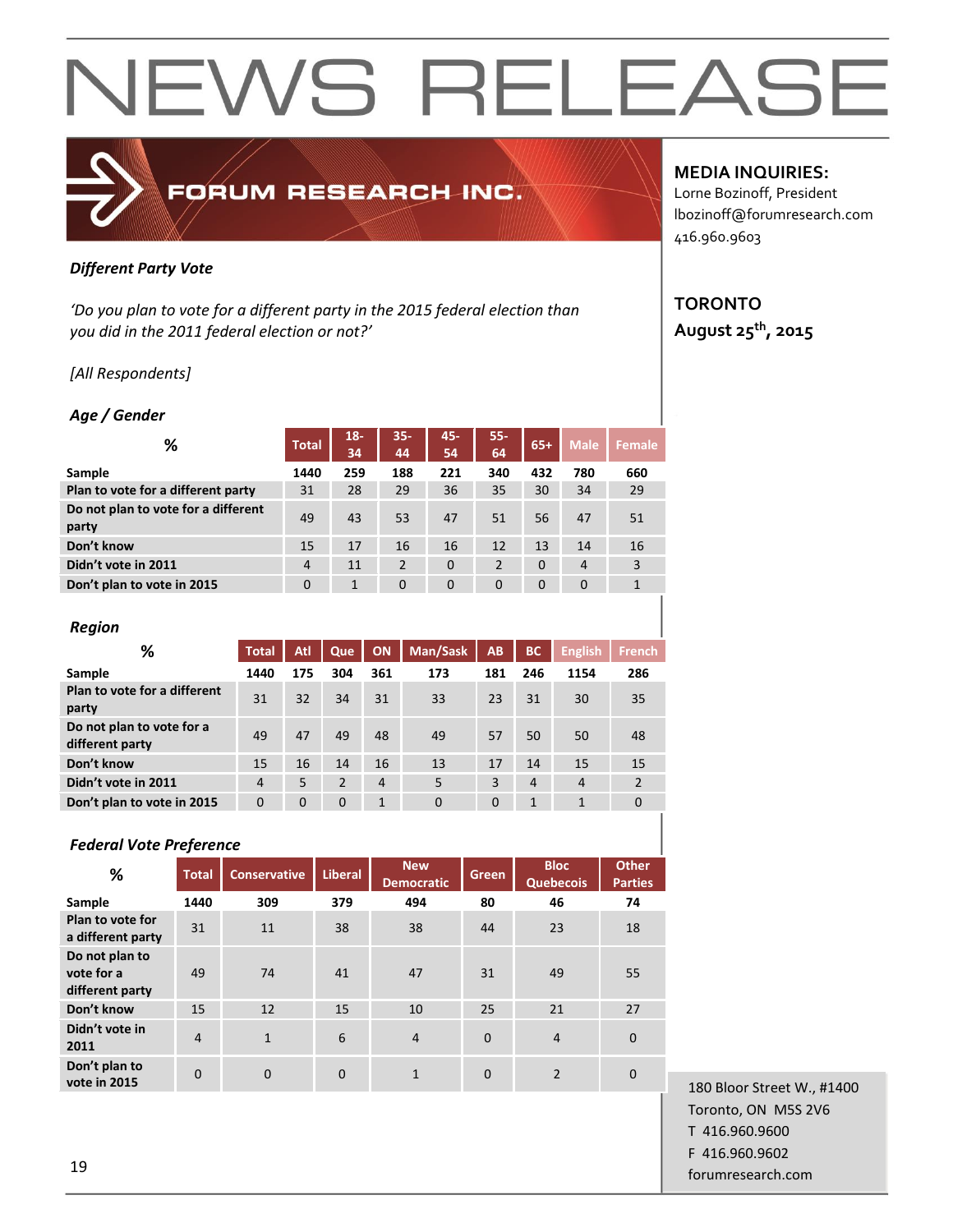#### *Vote Description*

*'Which of the following best describes how you vote in a federal election?'*

FORUM RESEARCH INC.

#### *[All Respondents]*

#### *Age / Gender*

| %                                               | <b>Total</b> | $18 -$<br>34   | $35 -$<br>44   | 45-<br>54      | $55 -$<br>64   | $65+$          | <b>Male</b>  | <b>Female</b>  |
|-------------------------------------------------|--------------|----------------|----------------|----------------|----------------|----------------|--------------|----------------|
| Sample                                          | 1440         | 259            | 188            | 221            | 340            | 432            | 780          | 660            |
| Vote for the party you have always<br>voted for | 8            | $\overline{4}$ | 11             | 8              | 7              | 12             | 8            | 8              |
| Vote for the best party leader                  | 15           | 15             | 18             | 14             | 12             | 14             | 14           | 15             |
| Vote for the best candidate in your<br>riding   | 11           | 9              | 9              | 10             | 13             | 16             | 10           | 12             |
| Vote for the party with the best<br>policies    | 41           | 46             | 37             | 42             | 44             | 34             | 46           | 37             |
| Vote for change                                 | 18           | 16             | 19             | 18             | 17             | 19             | 15           | 20             |
| Something else                                  | 5            | 7              | $\overline{4}$ | 5              | 5              | $\overline{2}$ | 6            | $\overline{4}$ |
| Don't know                                      | 3            | 3              | $\overline{2}$ | $\overline{2}$ | $\overline{2}$ | 3              | $\mathbf{1}$ | $\overline{4}$ |

#### *Region*

| %                                               | <b>Total</b> | Atl          | Que           | ON                       | Man/Sask | AB             | <b>BC</b> | <b>English</b> | <b>French</b>  |
|-------------------------------------------------|--------------|--------------|---------------|--------------------------|----------|----------------|-----------|----------------|----------------|
| Sample                                          | 1440         | 175          | 304           | 361                      | 173      | 181            | 246       | 1154           | 286            |
| Vote for the party you have<br>always voted for | 8            | 8            | 8             | 9                        | 9        | 7              | 7         | 8              | 8              |
| Vote for the best party<br>leader               | 15           | 15           | 16            | 15                       | 11       | 11             | 14        | 14             | 18             |
| Vote for the best candidate<br>in your riding   | 11           | 16           | 10            | 10                       | 13       | 8              | 16        | 12             | 10             |
| Vote for the party with the<br>best policies    | 41           | 41           | 38            | 42                       | 44       | 48             | 38        | 42             | 37             |
| Vote for change                                 | 18           | 13           | 20            | 19                       | 15       | 17             | 15        | 17             | 20             |
| Something else                                  | 5            | 5            | 5             | $\overline{4}$           | 5        | 6              | 6         | 5              | 6              |
| Don't know                                      | 3            | $\mathbf{1}$ | $\mathcal{P}$ | $\overline{\phantom{a}}$ | 3        | $\mathfrak{p}$ | 5         | 3              | $\overline{2}$ |

#### **MEDIA INQUIRIES:**

Lorne Bozinoff, President lbozinoff@forumresearch.com 416.960.9603

### **TORONTO**

**August 25th, 2015**